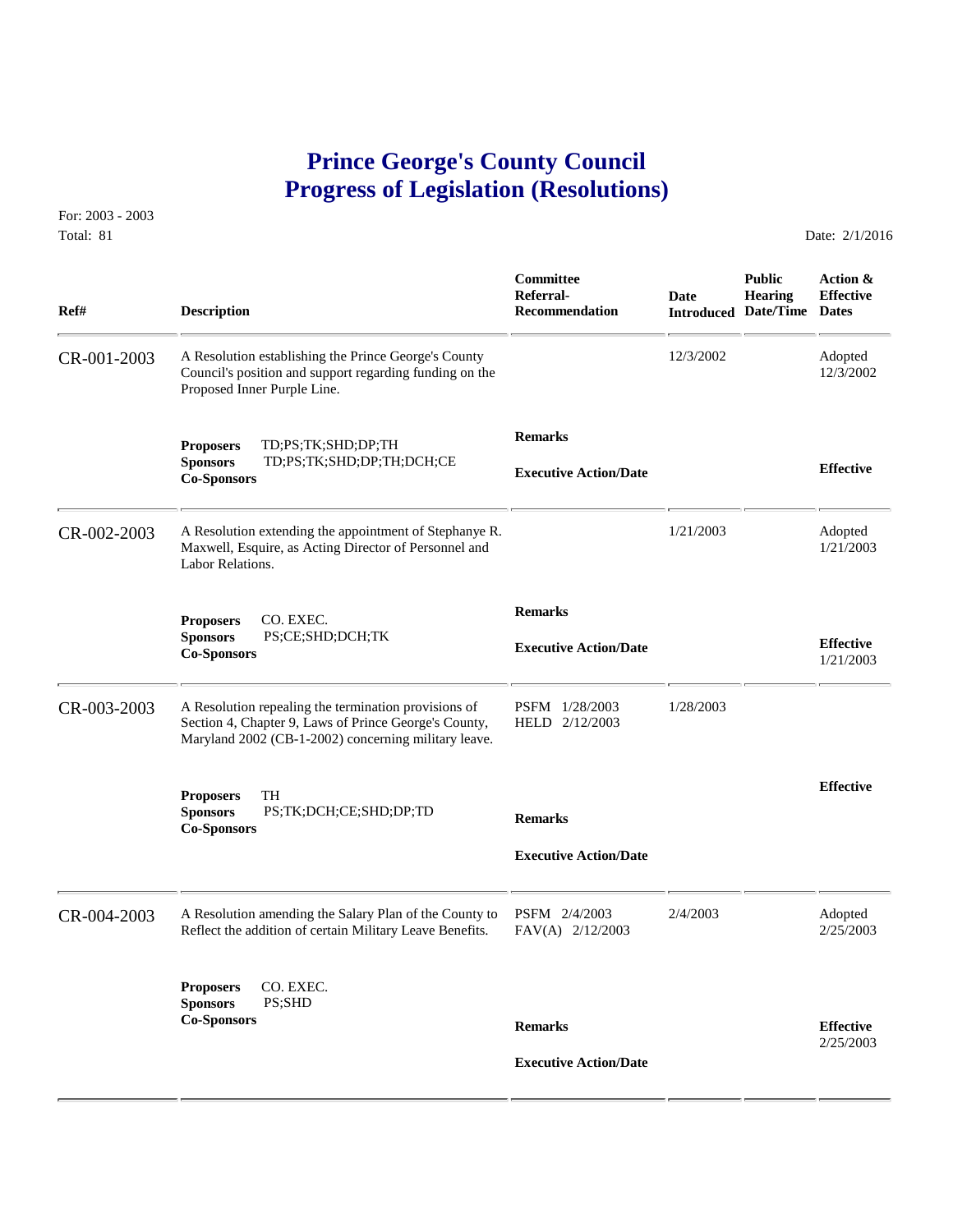**For: 2003-2003 Prince George's County Council** Page 2 of 17<br> **Prince George's County Council** Page 2 of 17<br> **Progress of Legislation (Resolutions)** Date: 2/1/2016 **Total: 81 Progress of Legislation (Resolutions)** 

| Ref#<br>CR-005-2003 | <b>Description</b><br>A Resolution approving the Refunding Plan of the WSSC THE 2/4/2003<br>for the refunding of certain bonds of Washington<br>Suburban Sanitary District through the issuance of<br>General Construction Refunding Bonds, Water Supply<br>Refunding Bonds and Sewerage Refunding Bonds. | Committee<br>Referral-<br><b>Recommendation</b><br>FAV(A) 2/13/2003 | Date<br><b>Introduced</b><br>2/4/2003 | <b>Public</b><br><b>Hearing</b><br>Date/Time | Action &<br><b>Effective</b><br><b>Dates</b><br>Adopted<br>2/25/2003 |
|---------------------|-----------------------------------------------------------------------------------------------------------------------------------------------------------------------------------------------------------------------------------------------------------------------------------------------------------|---------------------------------------------------------------------|---------------------------------------|----------------------------------------------|----------------------------------------------------------------------|
|                     | <b>WSSC</b><br><b>Proposers</b><br><b>Sponsors</b><br>PS;SHD;CE;TK;TD;DCH;DP<br><b>Co-Sponsors</b>                                                                                                                                                                                                        | <b>Remarks</b><br><b>Executive Action/Date</b>                      |                                       |                                              | <b>Effective</b>                                                     |
| CR-006-2003         | A Resolution concerning the Review Process for School<br>Facilities Agreements.                                                                                                                                                                                                                           | PZED 2/25/2003<br>FAV(A) 2/26/2003                                  | 2/25/2003                             |                                              | Adopted<br>3/4/2003                                                  |
|                     | <b>Proposers</b><br>TH:PS<br><b>Sponsors</b><br>TH;PS<br><b>Co-Sponsors</b>                                                                                                                                                                                                                               | <b>Remarks</b><br><b>Executive Action/Date</b>                      |                                       |                                              | <b>Effective</b><br>3/4/2003                                         |
| CR-007-2003         | A Resolution concerning the 2001 Water and Sewer Plan THE 3/11/2003<br>(December 2002 Amendment Cycle) to change the water<br>and sewer category designations within the 2001 Water<br>and Sewer Plan.                                                                                                    | FAV(A) 4/22/2003                                                    | 3/11/2003                             | 4/15/2003<br>$10:00$ A.M. $4/29/2003$        | Adopted                                                              |
|                     | CO. EXEC.<br><b>Proposers</b><br><b>Sponsors</b><br>PS;SHD<br><b>Co-Sponsors</b>                                                                                                                                                                                                                          | <b>Remarks</b><br><b>Executive Action/Date</b>                      |                                       |                                              | <b>Effective</b>                                                     |
| CR-008-2003         | A Resolution establishing the Prince George's County<br>Council's position and support regarding funding of rail<br>transit across the Woodrow Wilson Bridge from the Oxon<br>Hill area to downtown Alexandria, Virginia.                                                                                 |                                                                     | 3/18/2003                             |                                              | Adopted<br>3/18/2003                                                 |
|                     | <b>Proposers</b><br>TК<br><b>Sponsors</b><br><b>Co-Sponsors</b>                                                                                                                                                                                                                                           | <b>Remarks</b><br><b>Executive Action/Date</b>                      |                                       |                                              | <b>Effective</b>                                                     |
| CR-009-2003         | A Resolution expressing the position of the County<br>Council that military action against Iraq should not be<br>taken until all reasonable peaceful efforts have been<br>pursued.                                                                                                                        |                                                                     |                                       |                                              |                                                                      |
|                     |                                                                                                                                                                                                                                                                                                           | <b>Remarks</b>                                                      |                                       |                                              | <b>Effective</b>                                                     |
|                     | PS<br><b>Proposers</b><br><b>Sponsors</b><br><b>Co-Sponsors</b>                                                                                                                                                                                                                                           | <b>Executive Action/Date</b>                                        |                                       |                                              |                                                                      |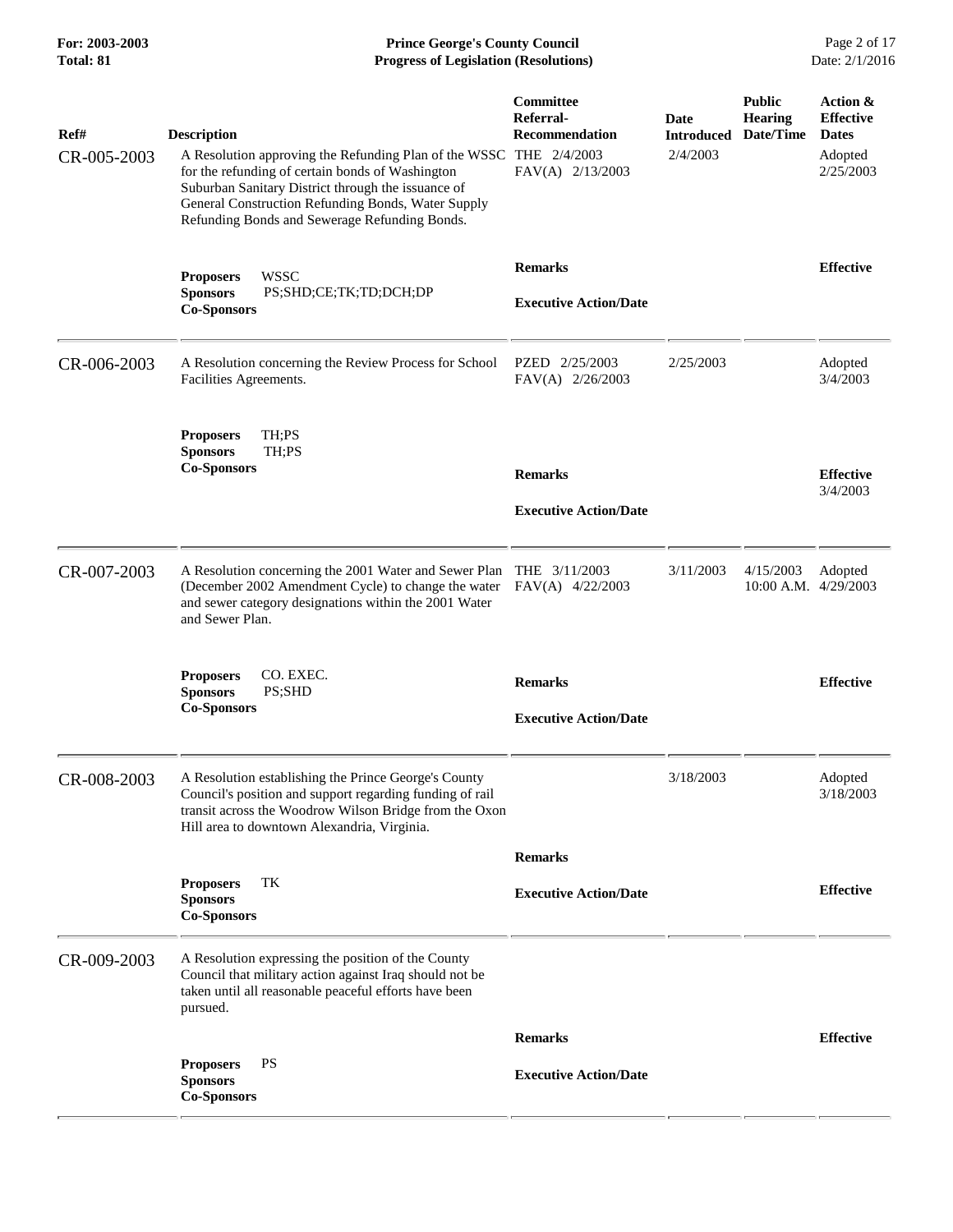| Ref#<br>CR-010-2003 | <b>Description</b><br>A Resolution initiating a new master plan and sectional<br>map amendment for Bowie and Vicinity in order to<br>develop a comprehensive approach to implementing the<br>recommendations of the 2002 General Plan to ensure that<br>future development is consistent with County policies. | Committee<br>Referral-<br><b>Recommendation</b><br><b>Remarks</b>                                   | Date<br><b>Introduced</b><br>3/25/2003 | <b>Public</b><br><b>Hearing</b><br>Date/Time | Action &<br><b>Effective</b><br><b>Dates</b><br>Adopted<br>3/25/2003 |
|---------------------|----------------------------------------------------------------------------------------------------------------------------------------------------------------------------------------------------------------------------------------------------------------------------------------------------------------|-----------------------------------------------------------------------------------------------------|----------------------------------------|----------------------------------------------|----------------------------------------------------------------------|
|                     | <b>Proposers</b><br>M-NCPPC<br>SHD;TD;CE;DCH;DP;TK<br><b>Sponsors</b><br><b>Co-Sponsors</b>                                                                                                                                                                                                                    | <b>Executive Action/Date</b>                                                                        |                                        |                                              | <b>Effective</b><br>3/25/2003                                        |
| CR-011-2003         | A Resolution authorizing the issuance, sale and delivery<br>by the County's Industrial Development Authority of its<br>refunding revenue bonds and its revenue bonds to finance<br>the expansion of the County Justice Center Marbury<br>Wing.                                                                 | $C.0.W.$ $3/25/2003$<br>FAV 4/1/2003                                                                | 3/25/2003                              |                                              | Adopted<br>5/6/2003                                                  |
|                     | <b>Proposers</b><br>CO. EXEC.<br><b>PS</b><br><b>Sponsors</b><br><b>Co-Sponsors</b>                                                                                                                                                                                                                            | <b>Remarks</b><br>See also CB-17-2003 &<br>CR-12-2003<br><b>Executive Action/Date</b><br>S 5/6/2003 |                                        |                                              | <b>Effective</b><br>5/6/2003                                         |
| CR-012-2003         | A Resolution approving the revised site plan for the<br>expansion of the Marbury Wing of the Justice Center in<br>Upper Marlboro.                                                                                                                                                                              | C.O.W. 3/25/2003<br>$FAV(A)$ 4/1/2003                                                               | 3/25/2003                              |                                              | Adopted<br>5/6/2003                                                  |
|                     | CO. EXEC.<br><b>Proposers</b><br>PS;DP<br><b>Sponsors</b><br><b>Co-Sponsors</b>                                                                                                                                                                                                                                | <b>Remarks</b><br>See also CB-17-2003 &<br>CR-11-2003<br><b>Executive Action/Date</b>               |                                        |                                              | <b>Effective</b>                                                     |
| CR-013-2003         | A Resolution concerning Approval of School Facilities<br>Agreements (First 2003 Subdivision Group).                                                                                                                                                                                                            |                                                                                                     | 4/1/2003                               |                                              | Adopted<br>4/1/2003                                                  |
|                     | <b>PS</b><br><b>Proposers</b><br><b>Sponsors</b><br>PS;TK<br><b>Co-Sponsors</b>                                                                                                                                                                                                                                | <b>Remarks</b><br><b>Executive Action/Date</b>                                                      |                                        |                                              | <b>Effective</b>                                                     |
| CR-014-2003         | A Resolution endorsing the proposed expansion of the<br>Prince George's County Enterprise Zone.                                                                                                                                                                                                                | $C.O.W.$ 4/1/2003<br>HELD 4/1/2003<br>FAV(A) 4/8/2003                                               | 4/1/2003                               |                                              | Adopted<br>4/15/2003                                                 |
|                     | CO. EXEC.<br><b>Proposers</b><br><b>Sponsors</b><br>SHD;TK;DP<br><b>Co-Sponsors</b>                                                                                                                                                                                                                            | <b>Remarks</b><br><b>Executive Action/Date</b>                                                      |                                        |                                              | <b>Effective</b>                                                     |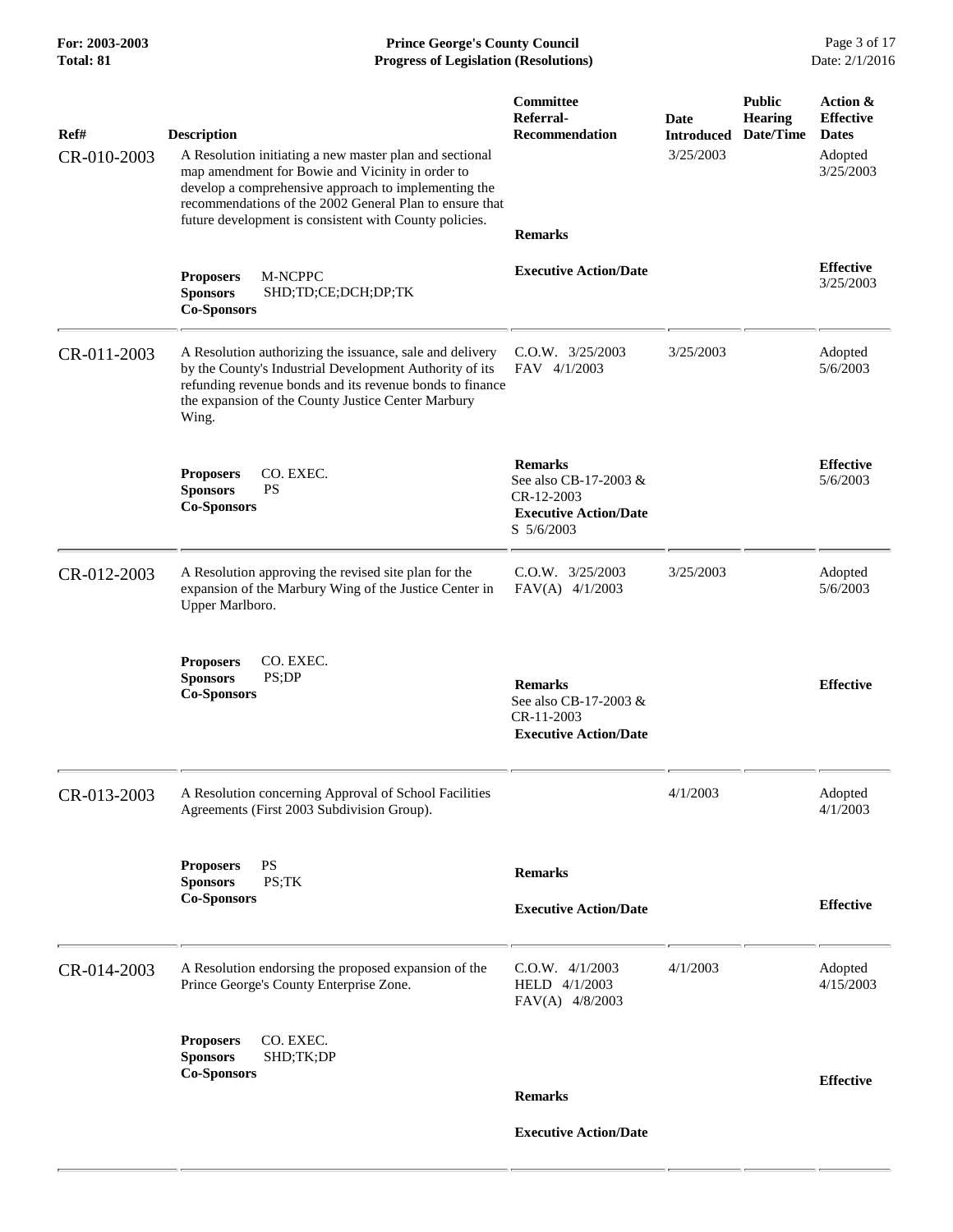**For: 2003-2003 Prince George's County Council** Page 4 of 17<br> **Prince George's County Council** Page 4 of 17<br> **Progress of Legislation (Resolutions)** Date: 2/1/2016 **Total: 81 Progress of Legislation (Resolutions)** 

| Ref#<br>CR-015-2003 | <b>Description</b><br>A Resolution expressing the position of the County<br>Council that a Blue Star Service Flag should be flown on<br>or near the principal county administration buildings.                                                                                                                                             | Committee<br>Referral-<br><b>Recommendation</b>                                  | Date<br><b>Introduced</b><br>4/8/2003 | <b>Public</b><br><b>Hearing</b><br>Date/Time | Action &<br><b>Effective</b><br><b>Dates</b><br>Adopted<br>4/8/2003 |
|---------------------|--------------------------------------------------------------------------------------------------------------------------------------------------------------------------------------------------------------------------------------------------------------------------------------------------------------------------------------------|----------------------------------------------------------------------------------|---------------------------------------|----------------------------------------------|---------------------------------------------------------------------|
|                     | DP<br><b>Proposers</b><br><b>Sponsors</b><br>PS;TH;SHD;CE;TK;TD;DCH<br><b>Co-Sponsors</b>                                                                                                                                                                                                                                                  | <b>Remarks</b><br><b>Executive Action/Date</b>                                   |                                       |                                              | <b>Effective</b>                                                    |
| CR-016-2003         | A Resolution requiring that a certain POW/MIA flag to be<br>flown on or near the principal county administration<br>buildings on certain days of each year; and generally<br>relating to the display of the POW/MIA flag on or near<br>the principal county administration buildings.                                                      | <b>Remarks</b>                                                                   | 4/8/2003                              |                                              | Adopted<br>4/8/2003                                                 |
|                     | <b>DP</b><br><b>Proposers</b><br><b>Sponsors</b><br>PS;TH;SHD;CE;TK;TD;DCH<br><b>Co-Sponsors</b>                                                                                                                                                                                                                                           | <b>Executive Action/Date</b>                                                     |                                       |                                              | <b>Effective</b>                                                    |
| CR-017-2003         | A Resolution extending the appointment of Mr. Bruce<br>Crawford as Acting Director of Management and Budget.                                                                                                                                                                                                                               |                                                                                  | 4/8/2003                              |                                              | Adopted<br>4/8/2003                                                 |
|                     | <b>Proposers</b><br>CO. EXEC.<br>PS;TH<br><b>Sponsors</b><br><b>Co-Sponsors</b>                                                                                                                                                                                                                                                            | <b>Remarks</b><br><b>Executive Action/Date</b>                                   |                                       |                                              | <b>Effective</b>                                                    |
| CR-018-2003         | A Resolution providing funding from grants in the amount PSFM 4/15/2003<br>of \$4,738,345 to Health Department, Social Services,<br>State's Attorney, Corrections, Family Services, Police<br>Department, Fire Department, Office of Sheriff,<br>Department of Environmental Resources and the Office of<br>Personnel and Labor Relations. | FAV 4/29/2003                                                                    | 4/15/2003                             |                                              | Adopted<br>5/6/2003                                                 |
|                     |                                                                                                                                                                                                                                                                                                                                            | <b>Remarks</b>                                                                   |                                       |                                              | <b>Effective</b>                                                    |
|                     | CO. EXEC.<br><b>Proposers</b><br><b>Sponsors</b><br><b>PS</b><br><b>Co-Sponsors</b>                                                                                                                                                                                                                                                        | <b>Executive Action/Date</b>                                                     |                                       |                                              |                                                                     |
| CR-019-2003         | A Resolution to amend the Salary Plan for the Police<br>Civilian Employees Association (PCEA), Salary Schedule FAV 4/29/2003<br>P, in accordance with amendments to labor agreement and<br>the Classification Plan.                                                                                                                        | PSFM 4/22/2003                                                                   | 4/22/2003                             |                                              | Adopted<br>6/3/2003                                                 |
|                     | CO. EXEC.<br><b>Proposers</b><br><b>PS</b><br><b>Sponsors</b><br><b>Co-Sponsors</b>                                                                                                                                                                                                                                                        | <b>Remarks</b><br>See also CB-23 &<br>CB-24-2003<br><b>Executive Action/Date</b> |                                       |                                              | <b>Effective</b>                                                    |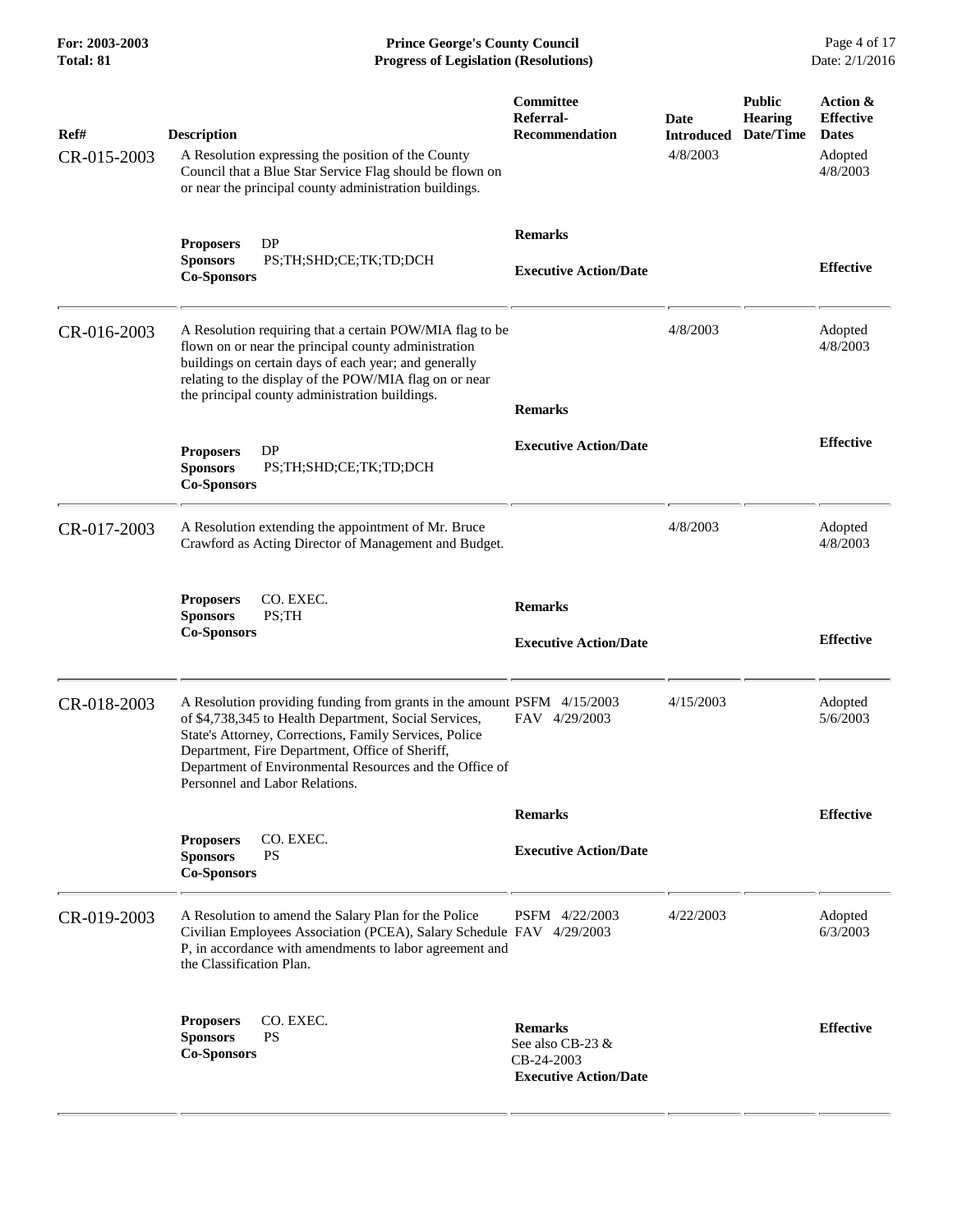**For: 2003-2003 Prince George's County Council** Page 5 of 17<br> **Prince George's County Council** Page 5 of 17<br> **Progress of Legislation (Resolutions)** Date: 2/1/2016 **Total: 81 Progress of Legislation (Resolutions)** 

| Ref#<br>CR-020-2003 | <b>Description</b><br>A Resolution approving and adopting the FY 2004<br>Housing and Community Development Prince George's<br>County Annual Action Plan.                                                                                | Committee<br>Referral-<br><b>Recommendation</b><br>THE 4/22/2003<br>FAV(A) 6/5/2003 | Date<br><b>Introduced</b><br>4/22/2003 | <b>Public</b><br><b>Hearing</b><br>Date/Time<br>6/3/2003<br>7:00 P.M. | Action &<br><b>Effective</b><br><b>Dates</b><br>Adopted<br>6/10/2003 |
|---------------------|-----------------------------------------------------------------------------------------------------------------------------------------------------------------------------------------------------------------------------------------|-------------------------------------------------------------------------------------|----------------------------------------|-----------------------------------------------------------------------|----------------------------------------------------------------------|
|                     | <b>Proposers</b><br>CO. EXEC.<br>PS;DCH<br><b>Sponsors</b><br><b>Co-Sponsors</b>                                                                                                                                                        | <b>Remarks</b><br><b>Executive Action/Date</b>                                      |                                        |                                                                       | <b>Effective</b>                                                     |
| CR-021-2003         | A Resolution concerning Approval of School Facilities<br>Agreements (Second 2003 Subdivision Group).                                                                                                                                    |                                                                                     | 4/29/2003                              |                                                                       | Adopted<br>4/29/2003                                                 |
|                     | <b>Proposers</b><br>PS<br>PS;SHD;TK<br><b>Sponsors</b><br><b>Co-Sponsors</b>                                                                                                                                                            | <b>Remarks</b><br><b>Executive Action/Date</b>                                      |                                        |                                                                       | <b>Effective</b><br>4/29/2003                                        |
| CR-022-2003         | A Resolution urging Federal officials to oppose efforts to THE 5/6/2003<br>negate State and local authority to protect borrowers from FAV 6/5/2003<br>predatory lending practices.                                                      |                                                                                     | 5/6/2003                               |                                                                       | Adopted<br>6/10/2003                                                 |
|                     | <b>Proposers</b><br>DCH;PS<br><b>Sponsors</b><br>DCH;PS;TH;SHD;TD;DP;TK;CE<br><b>Co-Sponsors</b>                                                                                                                                        | <b>Remarks</b><br><b>Executive Action/Date</b>                                      |                                        |                                                                       | <b>Effective</b>                                                     |
| CR-023-2003         | A Resolution stating the County Council's intention to<br>revise the criteria for the school facilities adequacy test in HELD 6/4/2003<br>accordance with the General Plan for Prince George's<br>County.                               | PZED 5/6/2003<br>FAV 6/11/2003                                                      | 5/6/2003                               |                                                                       | Adopted<br>6/17/2003                                                 |
|                     | <b>DCH</b><br><b>Proposers</b><br>DCH;PS;SHD;TD;DP<br><b>Sponsors</b><br><b>Co-Sponsors</b>                                                                                                                                             | <b>Remarks</b><br><b>Executive Action/Date</b>                                      |                                        |                                                                       | <b>Effective</b>                                                     |
| CR-024-2003         | A Resolution to approve Fiscal Year 2003-2004<br>Operating and Capital Budgets of the Washington<br>Suburban Sanitary Commission and Recommendation of<br>Water and Sewer rates and Ad Valorem Tax Levies For<br>Fiscal Year 2003-2004. | <b>Remarks</b>                                                                      | 5/22/2003                              |                                                                       | Adopted<br>5/22/2003                                                 |
|                     | <b>PS</b><br><b>Proposers</b><br><b>Sponsors</b><br>PS;TH;SHD;DP<br><b>Co-Sponsors</b>                                                                                                                                                  | <b>Executive Action/Date</b>                                                        |                                        |                                                                       | <b>Effective</b><br>7/1/2003                                         |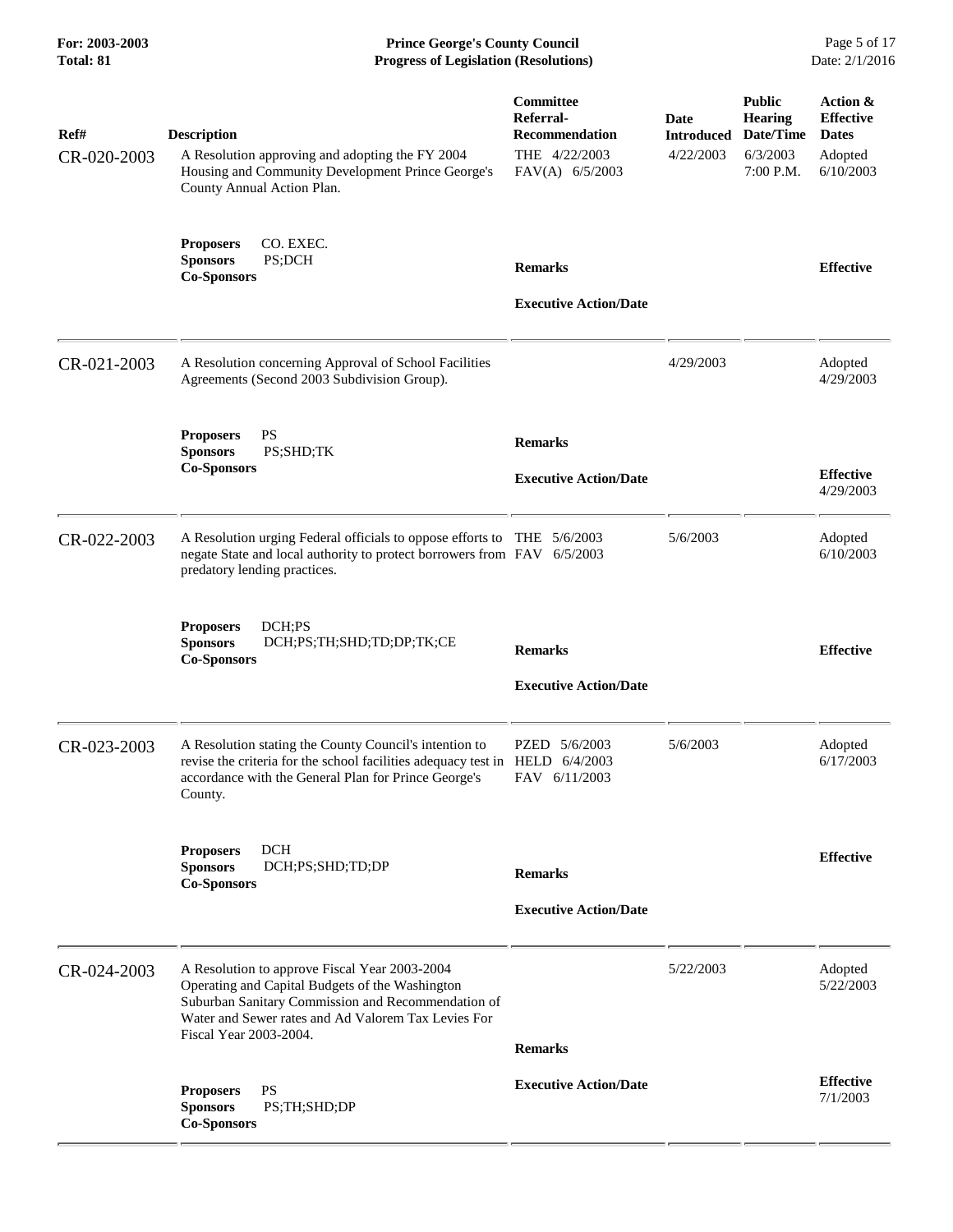**For: 2003-2003 Prince George's County Council** Page 6 of 17<br> **Prince George's County Council** Page 6 of 17<br> **Progress of Legislation (Resolutions)** Date: 2/1/2016 **Total: 81 Progress of Legislation (Resolutions)** 

| Ref#<br>CR-025-2003 | <b>Description</b><br>A Resolution to approve the Washington Suburban<br>Sanitary Commission Fiscal Years 2004-2009 Capital<br>Improvements Program and Fiscal Year 2004 Capital<br>Budget for the Prince George's County Water and<br>Sewerage. | Committee<br>Referral-<br><b>Recommendation</b><br><b>Remarks</b> | Date<br><b>Introduced</b><br>5/22/2003 | <b>Public</b><br><b>Hearing</b><br>Date/Time | Action &<br><b>Effective</b><br><b>Dates</b><br>Adopted<br>5/22/2003 |
|---------------------|--------------------------------------------------------------------------------------------------------------------------------------------------------------------------------------------------------------------------------------------------|-------------------------------------------------------------------|----------------------------------------|----------------------------------------------|----------------------------------------------------------------------|
|                     | <b>PS</b><br><b>Proposers</b><br><b>Sponsors</b><br>PS;TH;SHD;DCH;DP<br><b>Co-Sponsors</b>                                                                                                                                                       | <b>Executive Action/Date</b>                                      |                                        |                                              | <b>Effective</b><br>7/1/2003                                         |
| CR-026-2003         | A Resolution approving the Fiscal Year 2003-2004<br>Washington Suburban Transit Commission's<br>Administrative Budget.                                                                                                                           |                                                                   | 5/22/2003                              |                                              | Adopted<br>5/22/2003                                                 |
|                     |                                                                                                                                                                                                                                                  | <b>Remarks</b>                                                    |                                        |                                              |                                                                      |
|                     | PS<br><b>Proposers</b><br>PS;TH;SHD;CE;DP;TK<br><b>Sponsors</b><br><b>Co-Sponsors</b>                                                                                                                                                            | <b>Executive Action/Date</b>                                      |                                        |                                              | <b>Effective</b><br>7/1/2003                                         |
| CR-027-2003         | A Resolution concerning the Fiscal Year 2003-2004<br>Operating Budget and Capital Improvement Program of<br>the Revenue Authority of Prince George's County.                                                                                     |                                                                   | 5/22/2003                              |                                              | Adopted<br>5/22/2003                                                 |
|                     | <b>PS</b><br><b>Proposers</b><br>PS;TH;DCH;DP<br><b>Sponsors</b><br><b>Co-Sponsors</b>                                                                                                                                                           | <b>Remarks</b><br><b>Executive Action/Date</b>                    |                                        |                                              | <b>Effective</b><br>7/1/2003                                         |
| CR-028-2003         | A Resolution concerning the Fiscal Year 2003-2004<br>Operating Budget and Capital Improvement Program of<br>the Redevelopment Authority of Prince George's County.                                                                               |                                                                   | 5/22/2003                              |                                              | Adopted<br>5/22/2003                                                 |
|                     | <b>Proposers</b><br>PS<br>DP;TH;CE;DCH;PS<br><b>Sponsors</b><br><b>Co-Sponsors</b>                                                                                                                                                               | <b>Remarks</b><br><b>Executive Action/Date</b>                    |                                        |                                              | <b>Effective</b><br>7/1/2003                                         |
| CR-029-2003         | A Resolution increasing the County income tax rate to<br>3.20% of the State taxable income.                                                                                                                                                      | C.O.W. 5/13/2003<br>FAV(A) 5/19/2003                              | 5/13/2003                              | 6/3/2003<br>1:30 P.M.                        | Adopted<br>6/3/2003                                                  |
|                     | CO. EXEC.<br><b>Proposers</b><br>PS;TH<br><b>Sponsors</b><br><b>Co-Sponsors</b>                                                                                                                                                                  | <b>Remarks</b><br><b>Executive Action/Date</b>                    |                                        |                                              | <b>Effective</b><br>1/1/2004                                         |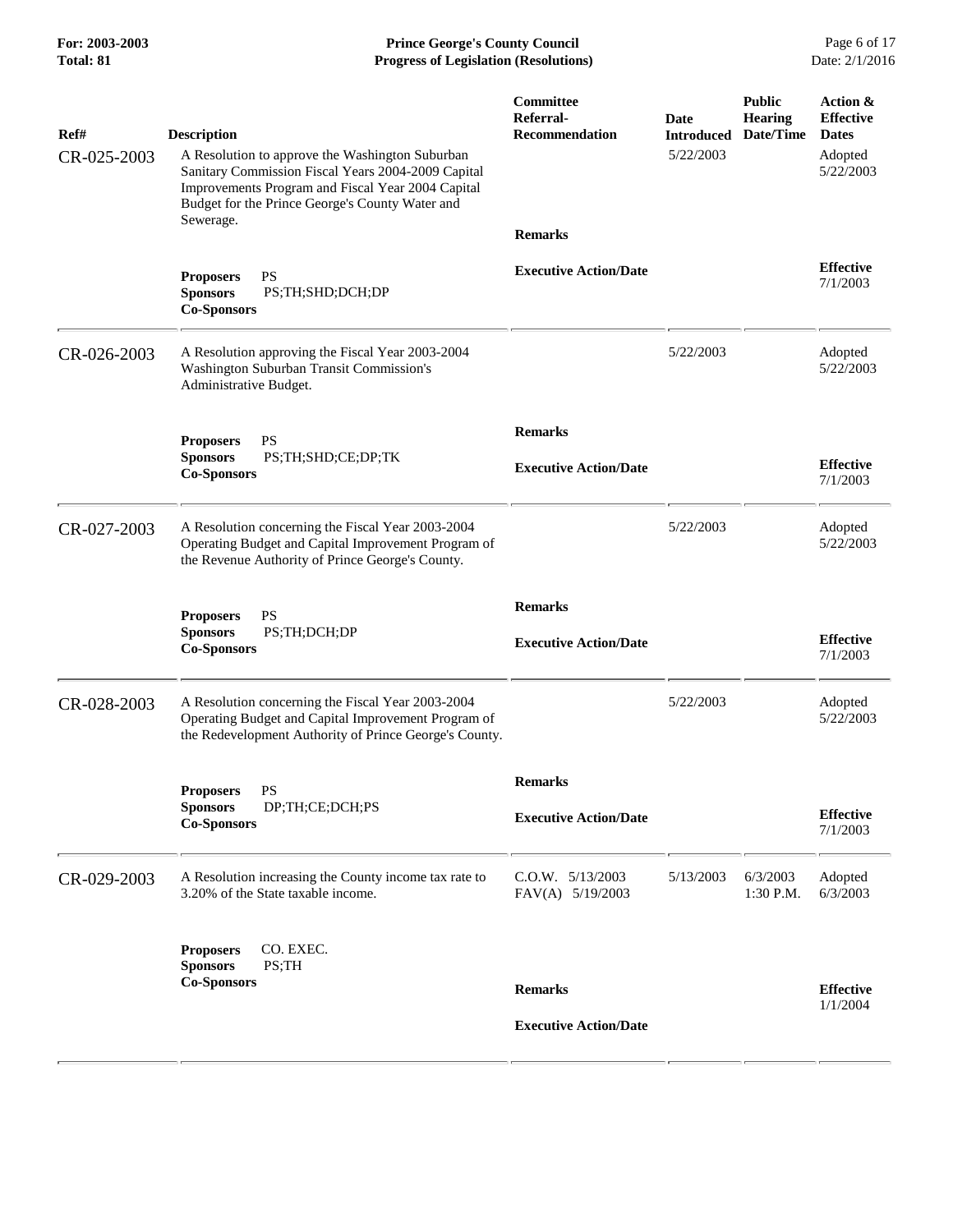| For: 2003-2003<br>Total: 81 | <b>Prince George's County Council</b><br>Date: 2/1/2016<br><b>Progress of Legislation (Resolutions)</b>                                                                                                                                                           |                                                 |                                               |                                              |                                                                      |
|-----------------------------|-------------------------------------------------------------------------------------------------------------------------------------------------------------------------------------------------------------------------------------------------------------------|-------------------------------------------------|-----------------------------------------------|----------------------------------------------|----------------------------------------------------------------------|
| Ref#<br>CR-030-2003         | <b>Description</b><br>A Resolution modifying the WSSC System Development<br>Charge (SDC) to help finance capital costs and to provide<br>for full and/or partial waivers of the charge for certain<br>revitalization, biotechnology and elderly housing projects. | Committee<br>Referral-<br><b>Recommendation</b> | <b>Date</b><br><b>Introduced</b><br>5/22/2003 | <b>Public</b><br><b>Hearing</b><br>Date/Time | Action &<br><b>Effective</b><br><b>Dates</b><br>Adopted<br>5/22/2003 |
|                             | <b>PS</b><br><b>Proposers</b><br>PS;SHD;DP<br><b>Sponsors</b><br><b>Co-Sponsors</b>                                                                                                                                                                               | <b>Remarks</b><br><b>Executive Action/Date</b>  |                                               |                                              | <b>Effective</b><br>7/1/2003                                         |
| CR-031-2003                 | A Resolution concerning the Tax Rates for FY2003-2004<br>for the purpose of imposing and levying the Tax Rates for<br>the Fiscal Year beginning July 1, 2003.                                                                                                     |                                                 | 6/17/2003                                     |                                              | Adopted<br>6/17/2003                                                 |
|                             | <b>PS</b><br><b>Proposers</b><br><b>Sponsors</b><br>PS;SHD<br><b>Co-Sponsors</b>                                                                                                                                                                                  | <b>Remarks</b><br><b>Executive Action/Date</b>  |                                               |                                              | <b>Effective</b><br>7/1/2003                                         |
| CR-032-2003                 | A Resolution expressing the County Council's opposition<br>to the construction of the Intercounty Connector (ICC).                                                                                                                                                |                                                 | 6/10/2003                                     |                                              | Adopted<br>6/10/2003                                                 |
|                             | TD<br><b>Proposers</b><br><b>Sponsors</b><br>TD;PS;SHD;TH;DP;TK<br><b>Co-Sponsors</b>                                                                                                                                                                             | <b>Remarks</b><br><b>Executive Action/Date</b>  |                                               |                                              | <b>Effective</b>                                                     |
| CR-033-2003                 | A Resolution initiating a new master plan and sectional<br>map amendment for Henson Creek-South Potomac<br>(Planning Areas 76B and 80) in order to develop a<br>comprehensive approach to implementing the<br>recommendations of the approved 2002 General.       | <b>Remarks</b>                                  | 6/17/2003                                     |                                              | Adopted<br>6/17/2003                                                 |
|                             | M-NCPPC<br><b>Proposers</b><br><b>Sponsors</b><br>TK;TD;DCH;DP<br><b>Co-Sponsors</b>                                                                                                                                                                              | <b>Executive Action/Date</b>                    |                                               |                                              | <b>Effective</b><br>6/17/2003                                        |
| CR-034-2003                 | A Resolution concerning the 2001 Water and Sewer Plan THE 6/17/2003<br>(April 2003 Amendment Cycle) to change the water and<br>sewer category designations within the 2001 Water and<br>Sewer Plan.                                                               | FAV(A) 7/24/2003                                | 6/17/2003                                     | 7/22/2003                                    | Adopted<br>10:00 A.M. 7/29/2003                                      |
|                             | CO. EXEC.<br><b>Proposers</b><br><b>Sponsors</b><br>PS;SHD;CE<br><b>Co-Sponsors</b>                                                                                                                                                                               | <b>Remarks</b><br><b>Executive Action/Date</b>  |                                               |                                              | <b>Effective</b><br>7/30/2003                                        |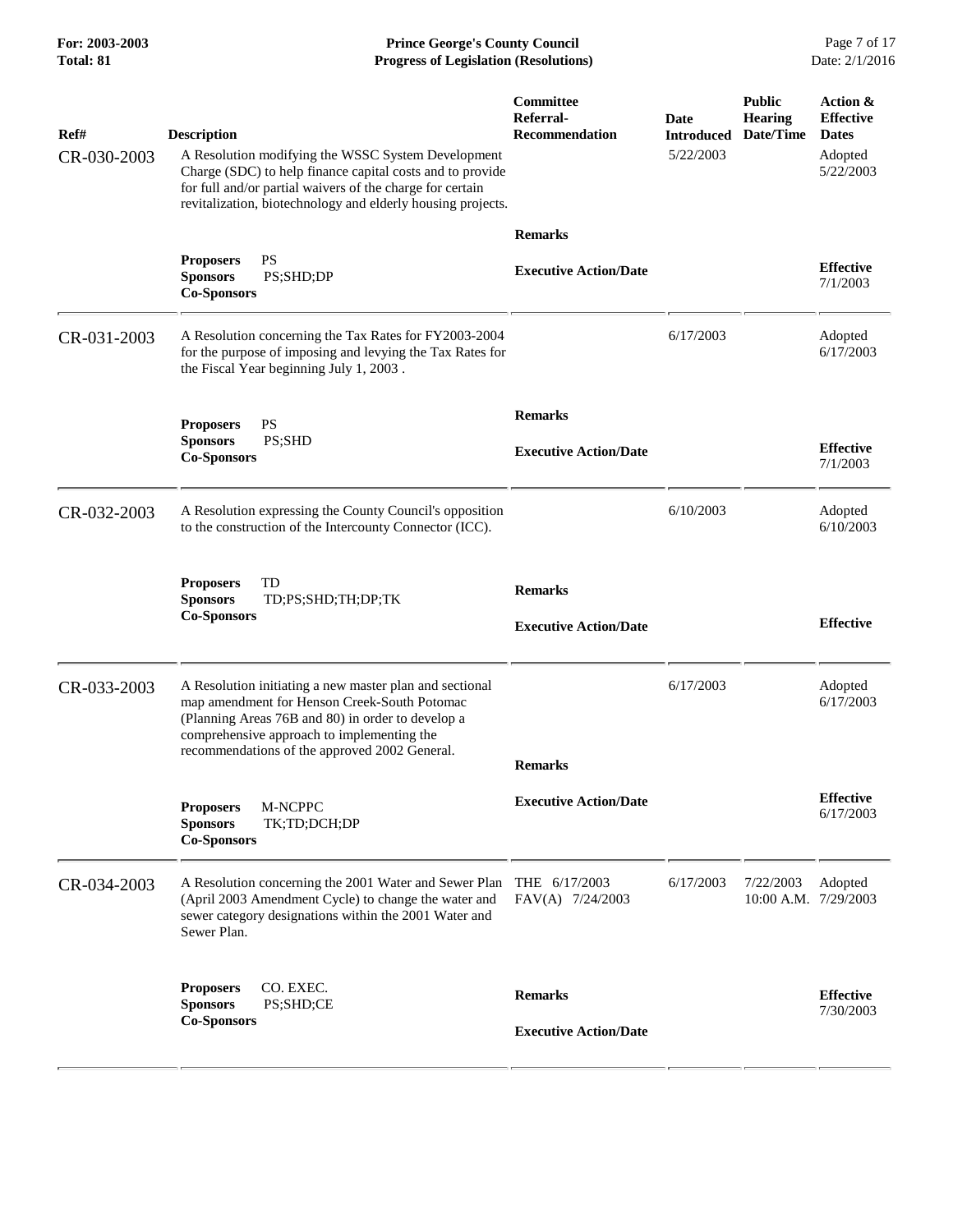**For: 2003-2003 Prince George's County Council** Page 8 of 17<br> **Prince George's County Council** Page 8 of 17<br> **Progress of Legislation (Resolutions)** Date: 2/1/2016 **Total: 81 Progress of Legislation (Resolutions)** 

| Ref#<br>CR-035-2003 | <b>Description</b><br>A Resolution to amend Salary Schedule G to reflect<br>modifications in pay rates for General Schedule<br>employees.                                                                                                                          | Committee<br>Referral-<br><b>Recommendation</b><br>PSFM 7/1/2003<br>FAV(A) 7/2/2003 | Date<br><b>Introduced</b><br>7/1/2003 | <b>Public</b><br><b>Hearing</b><br>Date/Time | Action &<br><b>Effective</b><br><b>Dates</b><br>Adopted<br>7/8/2003 |
|---------------------|--------------------------------------------------------------------------------------------------------------------------------------------------------------------------------------------------------------------------------------------------------------------|-------------------------------------------------------------------------------------|---------------------------------------|----------------------------------------------|---------------------------------------------------------------------|
|                     | CO. EXEC.<br><b>Proposers</b><br>TK<br><b>Sponsors</b><br><b>Co-Sponsors</b>                                                                                                                                                                                       | <b>Remarks</b><br><b>Executive Action/Date</b>                                      |                                       |                                              | <b>Effective</b><br>7/13/2003                                       |
| CR-036-2003         | A Resolution approving the financing of the acquisition<br>and rehabilitation of Parkland Village Apartments by RST<br>Development, LLC.                                                                                                                           | THE 7/29/2003                                                                       | 7/29/2003                             |                                              | Adopted<br>9/23/2003                                                |
|                     | CO. EXEC.<br><b>Proposers</b><br><b>Sponsors</b><br>TD;TK;DCH<br><b>Co-Sponsors</b>                                                                                                                                                                                | <b>Remarks</b><br><b>Executive Action/Date</b><br>S 10/3/2003                       |                                       |                                              | <b>Effective</b>                                                    |
| CR-037-2003         | A Resolution supporting the efforts of the Committee to<br>Clear Chaplain Plummer to seek review and reappoint-<br>ment by the United States Army and Congress of<br>Chaplain Henry Vinton Plummer who was<br>court-martialed and dishonorably discharged in 1894. | HEHS 7/1/2003<br>FAV 7/2/2003                                                       | 7/1/2003                              |                                              | Adopted<br>7/15/2003                                                |
|                     | <b>DP</b><br><b>Proposers</b><br><b>Sponsors</b><br>DP;SHD;CE;TD;DCH<br><b>Co-Sponsors</b>                                                                                                                                                                         | <b>Remarks</b><br><b>Executive Action/Date</b>                                      |                                       |                                              | <b>Effective</b>                                                    |
| CR-038-2003         | A Resolution to amend the Salary Plan for the Prince<br>George's County Police Civilian Employees Association<br>(PCEA), Salary Schedule P, effective July 1, 2003<br>through June 30, 2005.                                                                       | PSFM 7/8/2003<br>FAV 7/23/2003                                                      | 7/8/2003                              |                                              | Adopted<br>7/29/2003                                                |
|                     | CO. EXEC.<br><b>Proposers</b><br><b>Sponsors</b><br>TH;SHD;CE;DP;DCH;TK<br><b>Co-Sponsors</b>                                                                                                                                                                      | <b>Remarks</b><br>See also CB-49-2003<br><b>Executive Action/Date</b>               |                                       |                                              | <b>Effective</b>                                                    |
| CR-039-2003         | A Resolution to amend the Salary Plan for Deputy<br>Sheriff's Association of Prince George's County, Inc.<br>(Civilian Units), Salary Schedule Z, effective July 1, 2003<br>through June 30, 2005.                                                                 | PSFM 7/8/2003<br>FAV 7/23/2003                                                      | 7/8/2003                              |                                              | Adopted<br>7/29/2003                                                |
|                     | CO. EXEC.<br><b>Proposers</b><br><b>Sponsors</b><br>TH;SHD;CE;DCH;DP;TK<br><b>Co-Sponsors</b>                                                                                                                                                                      | <b>Remarks</b><br>See also CB-50-2003<br><b>Executive Action/Date</b>               |                                       |                                              | <b>Effective</b>                                                    |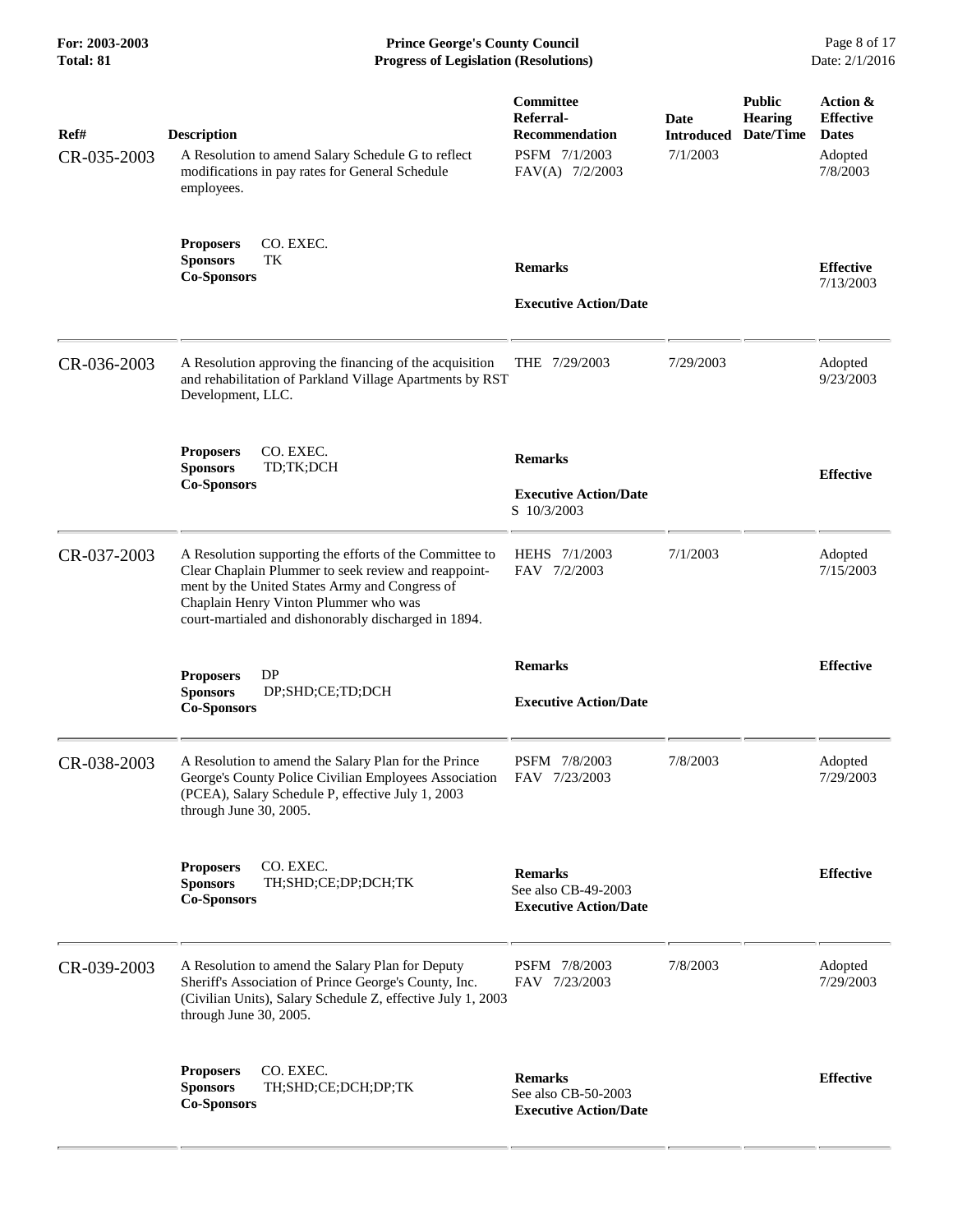**For: 2003-2003 Prince George's County Council** Page 9 of 17<br> **Prince George's County Council** Page 9 of 17<br> **Progress of Legislation (Resolutions)** Date: 2/1/2016 **Total: 81 Progress of Legislation (Resolutions)** 

| Ref#        | <b>Description</b>                                                                                                                                                                                                                                                      | Committee<br>Referral-<br><b>Recommendation</b>                            | Date<br><b>Introduced</b> | <b>Public</b><br><b>Hearing</b><br>Date/Time | Action &<br><b>Effective</b><br><b>Dates</b> |
|-------------|-------------------------------------------------------------------------------------------------------------------------------------------------------------------------------------------------------------------------------------------------------------------------|----------------------------------------------------------------------------|---------------------------|----------------------------------------------|----------------------------------------------|
| CR-040-2003 | A Resolution to amend the Salary Plan for the Deputy<br>Sheriff's Association of Prince George's County, Inc.<br>(Deputy Sheriffs), Salary Schedule W, Effective July 1,<br>2003 through June 30, 2005.                                                                 | PSFM 7/8/2003<br>FAV 7/23/2003                                             | 7/8/2003                  |                                              | Adopted<br>7/29/2003                         |
|             | CO. EXEC.<br><b>Proposers</b><br><b>Sponsors</b><br>TH;SHD;CE;DCH;DP;TK<br><b>Co-Sponsors</b>                                                                                                                                                                           | <b>Remarks</b><br>See also CB-51 & 55-2003<br><b>Executive Action/Date</b> |                           |                                              | <b>Effective</b>                             |
| CR-041-2003 | A Resolution to amend the Salary Plan for Council 67,<br>American Federation of State, County and Municipal<br>Employees (AFSCME), AFL-CIO, and its affiliated Local<br>241 (School Crossing Guards) Salary Schedule X<br>effective July 1, 2003 through June 30, 2005. | PSFM 7/8/2003<br>FAV 7/23/2003                                             | 7/8/2003                  |                                              | Adopted<br>7/29/2003                         |
|             | <b>Proposers</b><br>CO. EXEC.<br><b>Sponsors</b><br>TH;SHD;CE;DCH;DP;TK<br><b>Co-Sponsors</b>                                                                                                                                                                           | <b>Remarks</b><br>See also CB-52-2003<br><b>Executive Action/Date</b>      |                           |                                              | <b>Effective</b>                             |
| CR-042-2003 | A Resolution to amend the Salary Plan for Council 67,<br>American Federation of State, County and Municipal<br>Employees (AFSCME), AFL-CIO, and its affiliated Local<br>3389 (Health Department) Salary Schedule J, effective<br>July 1, 2003 through June 30, 2005.    | PSFM 7/8/2003<br>FAV 7/23/2003                                             | 7/8/2003                  |                                              | Adopted<br>7/29/2003                         |
|             | CO. EXEC.<br><b>Proposers</b><br><b>Sponsors</b><br>TH;SHD;CE;DCH;DP;TK<br><b>Co-Sponsors</b>                                                                                                                                                                           | <b>Remarks</b><br>See also CB-53-2003<br><b>Executive Action/Date</b>      |                           |                                              | <b>Effective</b>                             |
| CR-043-2003 | A Resolution to amend the Salary Plan for Council 67,<br>American Federation of County, State and Municipal<br>Employees (AFSCME), AFL-CIO, Local 3279 (DER<br>Clerical Units I and II) Salary Schedule C, effective July<br>1, 2003 through June 30, 2005.             | PSFM 7/8/2003<br>FAV 7/23/2003                                             | 7/8/2003                  |                                              | Adopted<br>7/29/2003                         |
|             | CO. EXEC.<br><b>Proposers</b><br>TH;SHD;CE;DCH;DP;TK<br><b>Sponsors</b><br><b>Co-Sponsors</b>                                                                                                                                                                           | <b>Remarks</b><br>See also CB-54-2003<br><b>Executive Action/Date</b>      |                           |                                              | <b>Effective</b>                             |
| CR-044-2003 | A Resolution approving the enactment of Ordinance No.<br>03-003 amending Section 44-5 of the Code of the Town<br>of Edmonston concerning residential parking.                                                                                                           | PZED 7/15/2003<br>FAV 7/23/2003                                            | 7/15/2003                 |                                              | Adopted<br>7/29/2003                         |
|             | <b>Proposers</b><br><b>DCH</b><br><b>DCH</b><br><b>Sponsors</b><br><b>Co-Sponsors</b>                                                                                                                                                                                   | <b>Remarks</b>                                                             |                           |                                              | <b>Effective</b>                             |
|             |                                                                                                                                                                                                                                                                         | <b>Executive Action/Date</b>                                               |                           |                                              |                                              |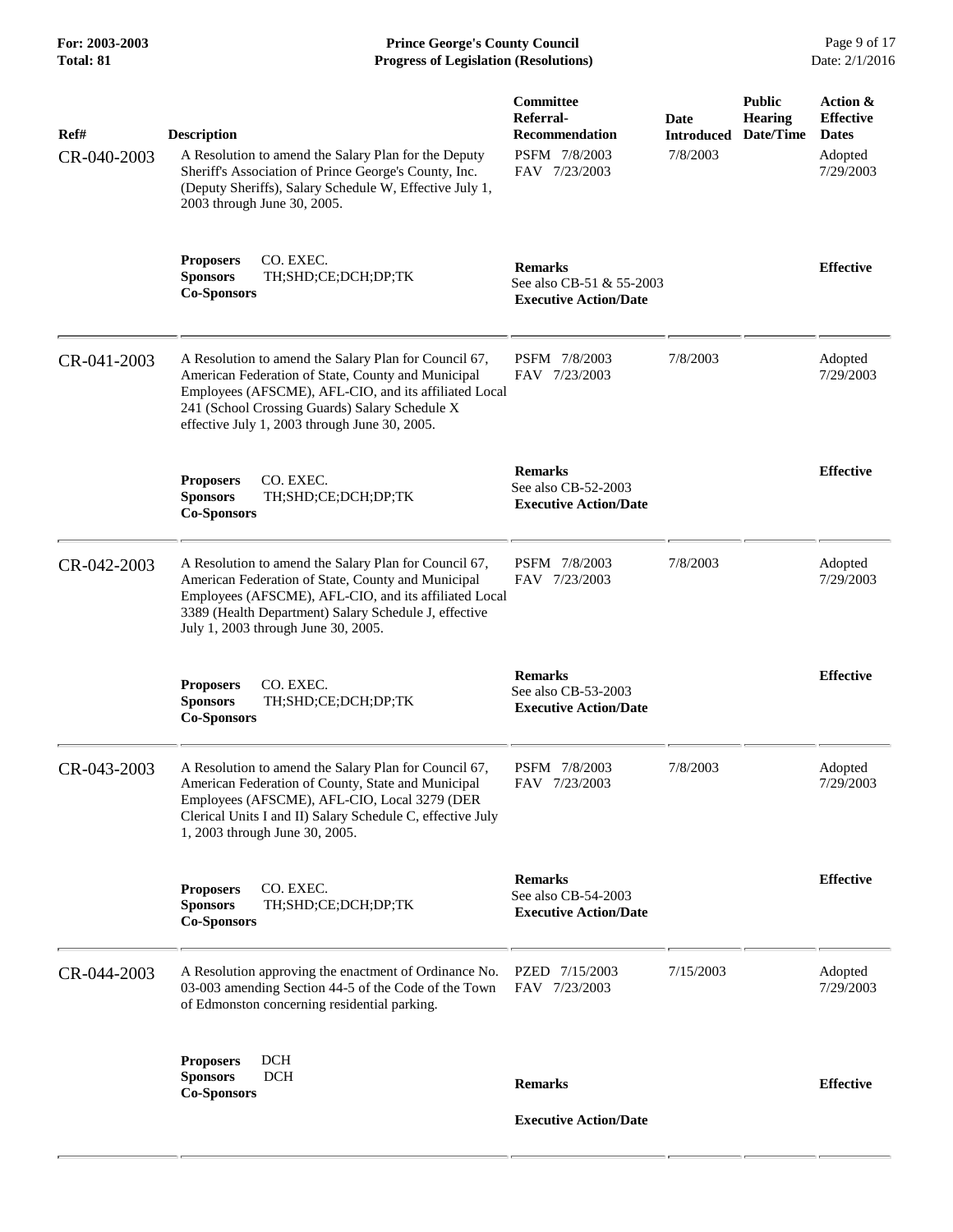**For: 2003-2003 Prince George's County Council** Page 10 of 17<br> **Prince George's County Council** Page 10 of 17<br> **Progress of Legislation (Resolutions)** Date: 2/1/2016 **Total: 81 Progress of Legislation (Resolutions)** 

| Ref#<br>CR-045-2003 | <b>Description</b><br>A Resolution endorsing a comprehensive health care<br>system for all Marylanders.                                                                                                                                                                                                                | Committee<br>Referral-<br><b>Recommendation</b><br>HEHS 7/22/2003<br>FAV 7/24/2003 | Date<br><b>Introduced</b><br>7/22/2003 | <b>Public</b><br><b>Hearing</b><br>Date/Time | Action &<br><b>Effective</b><br><b>Dates</b><br>Adopted<br>9/16/2003 |
|---------------------|------------------------------------------------------------------------------------------------------------------------------------------------------------------------------------------------------------------------------------------------------------------------------------------------------------------------|------------------------------------------------------------------------------------|----------------------------------------|----------------------------------------------|----------------------------------------------------------------------|
|                     | PS<br><b>Proposers</b><br><b>Sponsors</b><br>PS;SHD;CE;TK;DCH;DP<br><b>Co-Sponsors</b>                                                                                                                                                                                                                                 | <b>Remarks</b><br><b>Executive Action/Date</b>                                     |                                        |                                              | <b>Effective</b>                                                     |
| CR-046-2003         | A Resolution concerning Approval of School Facilities<br>Agreements (Third 2003 Subdivision Group).                                                                                                                                                                                                                    | PZED 7/22/2003                                                                     | 7/22/2003                              |                                              |                                                                      |
|                     | <b>PS</b><br><b>Proposers</b><br>PS;SHD;TK<br><b>Sponsors</b><br><b>Co-Sponsors</b>                                                                                                                                                                                                                                    | <b>Remarks</b><br><b>Executive Action/Date</b>                                     |                                        |                                              | <b>Effective</b>                                                     |
| CR-047-2003         | A Resolution providing funding from grants in the amount PSFM 7/22/2003<br>of \$70,704 to the Department of Family Services, Health FAV 7/23/2003<br>Department, Police Department, Fire Department, Office<br>of the State's Attorney, Department of Social Services,<br>Circuit Court and the Office of the Sheriff. |                                                                                    | 7/22/2003                              |                                              | Adopted<br>7/29/2003                                                 |
|                     | CO. EXEC.<br><b>Proposers</b><br><b>Sponsors</b><br>PS;SHD;CE;TK;DCH;DP<br><b>Co-Sponsors</b>                                                                                                                                                                                                                          | <b>Remarks</b><br>Retroactive to June 30,<br>2003<br><b>Executive Action/Date</b>  |                                        |                                              | <b>Effective</b>                                                     |
| CR-048-2003         | A Resolution setting forth in writing the reasons for the<br>rejection of the referendum request for the proposed<br>incorporation of the City of Largo and establishing<br>procedures by which a reconsideration of the rejection of<br>the referendum request can be undertaken.                                     | <b>Remarks</b>                                                                     | 7/29/2003                              |                                              | Adopted<br>7/29/2003                                                 |
|                     | <b>SHD</b><br><b>Proposers</b><br><b>Sponsors</b><br>SHD;PS;MB;TK<br><b>Co-Sponsors</b>                                                                                                                                                                                                                                | <b>Executive Action/Date</b>                                                       |                                        |                                              | <b>Effective</b>                                                     |
| CR-049-2003         | A Resolution concerning a certain exempt position in the<br>Health Department.                                                                                                                                                                                                                                         |                                                                                    | 7/29/2003                              |                                              | Adopted<br>7/29/2003                                                 |
|                     | CO. EXEC.<br><b>Proposers</b><br><b>Sponsors</b><br><b>PS</b><br><b>Co-Sponsors</b>                                                                                                                                                                                                                                    | <b>Remarks</b><br><b>Executive Action/Date</b>                                     |                                        |                                              | <b>Effective</b>                                                     |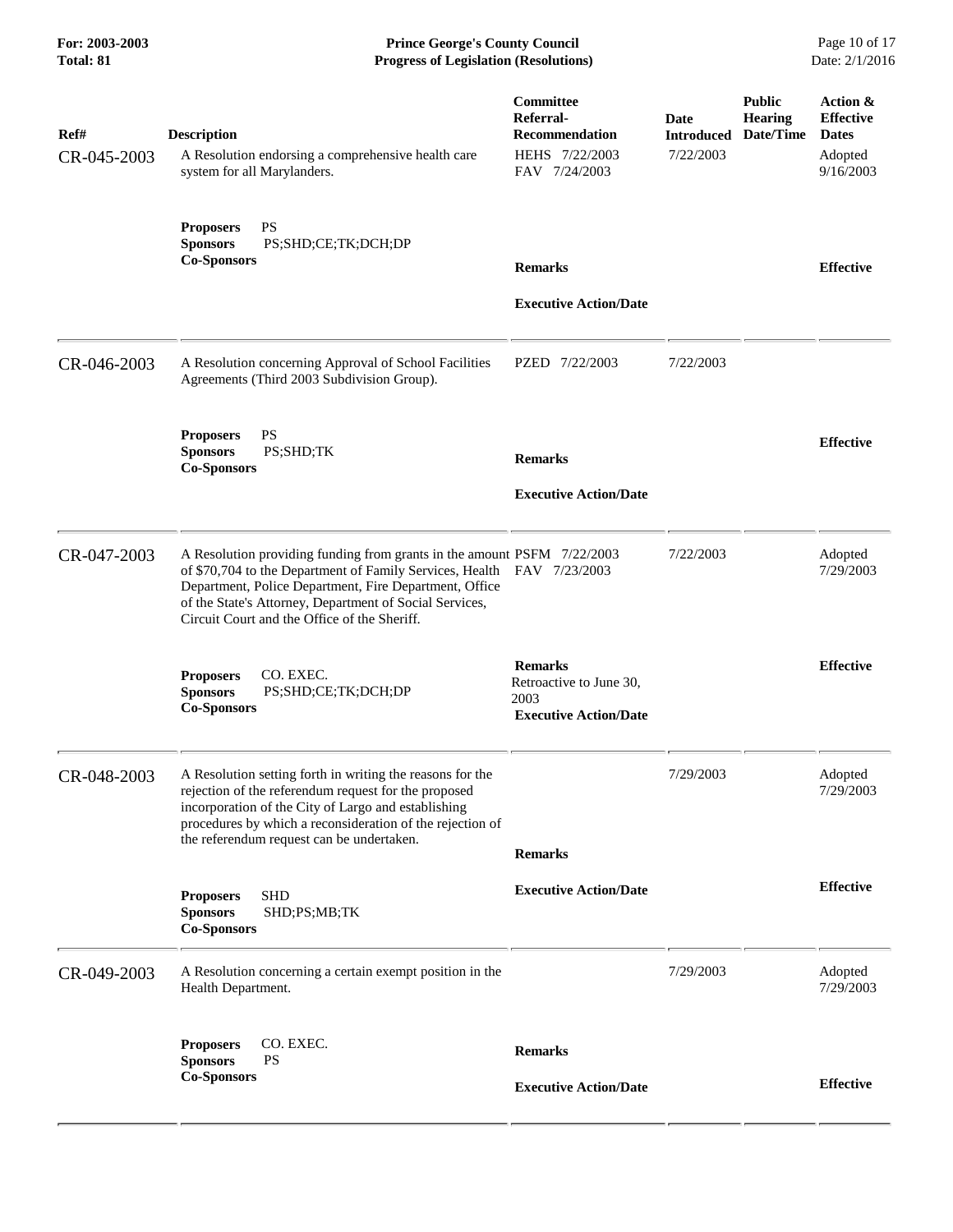**For: 2003-2003 Prince George's County Council** Page 11 of 17<br> **Prince George's County Council** Page 11 of 17<br> **Progress of Legislation (Resolutions)** Date: 2/1/2016 **Total: 81 Progress of Legislation (Resolutions)** 

| Ref#<br>CR-050-2003 | <b>Description</b><br>A Resolution addressing the geographic distribution and<br>balance of the membership of the Maryland-National<br>Capital Park and Planning Commission and confirming<br>Mr. James F. Harley as a member.                                                                                                                                                      | Committee<br>Referral-<br><b>Recommendation</b> | Date<br><b>Introduced</b><br>7/29/2003 | <b>Public</b><br><b>Hearing</b><br>Date/Time | Action &<br><b>Effective</b><br><b>Dates</b><br>Adopted<br>7/29/2003 |
|---------------------|-------------------------------------------------------------------------------------------------------------------------------------------------------------------------------------------------------------------------------------------------------------------------------------------------------------------------------------------------------------------------------------|-------------------------------------------------|----------------------------------------|----------------------------------------------|----------------------------------------------------------------------|
|                     |                                                                                                                                                                                                                                                                                                                                                                                     | <b>Remarks</b>                                  |                                        |                                              |                                                                      |
|                     | CO. EXEC.<br><b>Proposers</b><br><b>Sponsors</b><br>PS;TH;TK;TD;DP<br><b>Co-Sponsors</b>                                                                                                                                                                                                                                                                                            | <b>Executive Action/Date</b>                    |                                        |                                              | <b>Effective</b>                                                     |
| CR-051-2003         | A Resolution providing law enforcement and public safety C.O.W. 9/9/2003<br>services in conjunction with the Host Committee and<br>Federal, State and local governments and law enforcement<br>agencies and any other public or private entities upon a<br>successful bid by the Washington, D.C. Super Bowl Host<br>Committee for Super Bowl XLII (2008).                          | FAV(A) 9/9/2003                                 | 9/9/2003                               |                                              | Adopted<br>9/9/2003                                                  |
|                     |                                                                                                                                                                                                                                                                                                                                                                                     | <b>Remarks</b>                                  |                                        |                                              | <b>Effective</b>                                                     |
|                     | <b>Proposers</b><br>CO. EXEC.<br><b>Sponsors</b><br>PS;TH<br><b>Co-Sponsors</b>                                                                                                                                                                                                                                                                                                     | <b>Executive Action/Date</b><br>S 9/10/2003     |                                        |                                              |                                                                      |
| CR-052-2003         | A Resolution prohibiting temporary vending licensing in<br>certain areas, and restricting the issuance of new or<br>expanded vending permits or licenses during the Super<br>Bowl Period, contingent upon a successful bid by the<br>Washington, D.C. Super Bowl Host Committee for Super<br><b>Bowl XLII</b> (2008).                                                               | $C.0.W.$ 9/9/2003<br>FAV(A) 9/9/2003            | 9/9/2003                               |                                              | Adopted<br>9/9/2003                                                  |
|                     |                                                                                                                                                                                                                                                                                                                                                                                     | <b>Remarks</b>                                  |                                        |                                              | <b>Effective</b>                                                     |
|                     | CO. EXEC.<br><b>Proposers</b><br><b>Sponsors</b><br>PS;TH<br><b>Co-Sponsors</b>                                                                                                                                                                                                                                                                                                     | <b>Executive Action/Date</b><br>S 9/10/2003     |                                        |                                              |                                                                      |
| CR-053-2003         | A Resolution providing fire and medical emergency<br>services in conjunction with the Host Committee and<br>Federal, State and local governments and fire and medical<br>emergency service agencies and any other public or<br>private entitles upon a successful bid by the Super Bowl<br>Host Committee for Super Bowl XLII (2008).                                               | $C.0.W.$ 9/9/2003<br>FAV(A) 9/9/2003            | 9/9/2003                               |                                              | Adopted<br>9/9/2003                                                  |
|                     |                                                                                                                                                                                                                                                                                                                                                                                     | <b>Remarks</b>                                  |                                        |                                              | <b>Effective</b>                                                     |
|                     | CO. EXEC.<br><b>Proposers</b><br><b>Sponsors</b><br>PS;TH<br><b>Co-Sponsors</b>                                                                                                                                                                                                                                                                                                     | <b>Executive Action/Date</b><br>S 9/10/2003     |                                        |                                              |                                                                      |
| CR-054-2003         | A Resolution providing all governmental services reason- C.O.W. 9/9/2003<br>ably necessary to the success of Super Bowl XLII (2008) FAV(A) 9/9/2003<br>in conjunction with the Host Committee and Federal,<br>State and local governments and any other public or<br>private entities and prohibiting ambush marketing upon a<br>successful bid by the Washington, D.C. Super Bowl. |                                                 | 9/9/2003                               |                                              | Adopted<br>9/9/2003                                                  |
|                     |                                                                                                                                                                                                                                                                                                                                                                                     | <b>Remarks</b>                                  |                                        |                                              | <b>Effective</b>                                                     |
|                     | CO. EXEC.<br><b>Proposers</b><br><b>Sponsors</b><br>PS;TH<br><b>Co-Sponsors</b>                                                                                                                                                                                                                                                                                                     | <b>Executive Action/Date</b><br>S 9/10/2003     |                                        |                                              |                                                                      |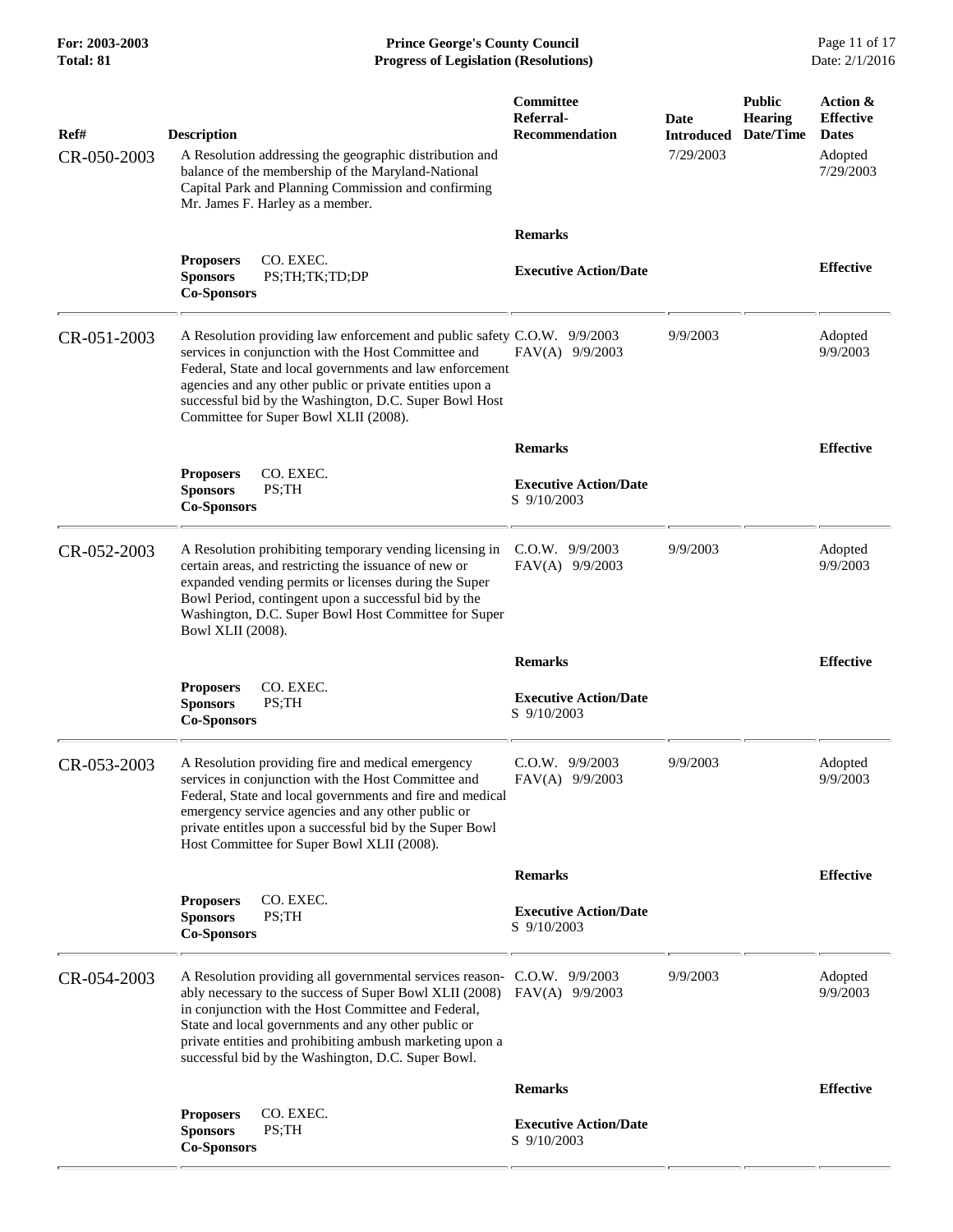## **For: 2003-2003 Prince George's County Council** Page 12 of 17<br> **Prince George's County Council** Page 12 of 17<br> **Progress of Legislation (Resolutions)** Date: 2/1/2016 **Total: 81 Progress of Legislation (Resolutions)**

| Ref#<br>CR-055-2003 | <b>Description</b><br>A Resolution prohibiting at the request of the National<br>Football League the scalping of tickets to Super Bowl<br>XLII (2008) and related Official Events contingent upon a<br>successful bid by the Washington D.C. Super Bowl Host<br>Committee for Super Bowl XLII (2008).                                   | Committee<br>Referral-<br><b>Recommendation</b><br>$C.0.W.$ 9/9/2003<br>FAV(A) 9/9/2003 | Date<br><b>Introduced</b><br>9/9/2003 | <b>Public</b><br><b>Hearing</b><br>Date/Time | Action &<br><b>Effective</b><br><b>Dates</b><br>Adopted<br>9/9/2003 |
|---------------------|-----------------------------------------------------------------------------------------------------------------------------------------------------------------------------------------------------------------------------------------------------------------------------------------------------------------------------------------|-----------------------------------------------------------------------------------------|---------------------------------------|----------------------------------------------|---------------------------------------------------------------------|
|                     | <b>Proposers</b><br>CO. EXEC.<br><b>Sponsors</b><br>DP;TH<br><b>Co-Sponsors</b>                                                                                                                                                                                                                                                         | <b>Remarks</b><br><b>Executive Action/Date</b><br>S 9/10/2003                           |                                       |                                              | <b>Effective</b>                                                    |
| CR-056-2003         | A Resolution providing an exemption for certain<br>admissions taxes and payroll (unemployment and with-<br>holding), income and use taxes ordinarily imposed by<br>Prince George's County, Maryland upon a successful bid<br>by the Washington, D.C. Super Bowl Host Committee for<br>Super Bowl XLII (2008).                           | $C.O.W.$ 9/9/2003<br>FAV(A) 9/9/2003                                                    | 9/9/2003                              |                                              | Adopted<br>9/9/2003                                                 |
|                     |                                                                                                                                                                                                                                                                                                                                         | <b>Remarks</b>                                                                          |                                       |                                              | <b>Effective</b>                                                    |
|                     | CO. EXEC.<br><b>Proposers</b><br><b>Sponsors</b><br>PS;TH<br><b>Co-Sponsors</b>                                                                                                                                                                                                                                                         | <b>Executive Action/Date</b><br>S 9/10/2003                                             |                                       |                                              |                                                                     |
| CR-057-2003         | A Resolution extending and expanding the mission of the<br>Environmental Justice Task Force to advise the County on<br>proposed amendments to the Subdivision and Zoning<br>Ordinances and 10 Year Solid Waste Management Plan to<br>mitigate the negative impacts of solid waste facilities on<br>low income and minority communities. | <b>Remarks</b>                                                                          | 9/16/2003                             |                                              | Adopted<br>9/16/2003                                                |
|                     |                                                                                                                                                                                                                                                                                                                                         | <b>Executive Action/Date</b>                                                            |                                       |                                              | <b>Effective</b>                                                    |
|                     | <b>SHD</b><br><b>Proposers</b><br><b>Sponsors</b><br>SHD;PS;TK;DCH;DP<br><b>Co-Sponsors</b>                                                                                                                                                                                                                                             |                                                                                         |                                       |                                              |                                                                     |
| CR-058-2003         | A Resolution establishing certain exempt positions in the PSFM 9/30/2003<br>Police Department.                                                                                                                                                                                                                                          | FAV 10/8/2003                                                                           | 9/30/2003                             |                                              | Adopted<br>10/14/2003                                               |
|                     | CO. EXEC.<br><b>Proposers</b><br><b>Sponsors</b><br>PS;TD<br><b>Co-Sponsors</b>                                                                                                                                                                                                                                                         | <b>Remarks</b><br><b>Executive Action/Date</b>                                          |                                       |                                              | <b>Effective</b>                                                    |
|                     |                                                                                                                                                                                                                                                                                                                                         |                                                                                         |                                       |                                              |                                                                     |
| CR-059-2003         | A Resolution to amend the Salary Plan for Prince<br>George's Correctional Officer's Association, Inc.<br>(PGCOA) (Correctional Officers) Salary Schedule D,<br>effective July 1, 2003 through June 30, 2005.                                                                                                                            | PSFM 10/7/2003<br>FAV 10/22/2003                                                        | 10/7/2003                             |                                              | Adopted<br>11/25/2003                                               |
|                     | <b>Proposers</b><br>CO. EXEC.<br>PS;TD<br><b>Sponsors</b><br><b>Co-Sponsors</b>                                                                                                                                                                                                                                                         | <b>Remarks</b><br>See also CB-79-2003<br><b>Executive Action/Date</b>                   |                                       |                                              | <b>Effective</b>                                                    |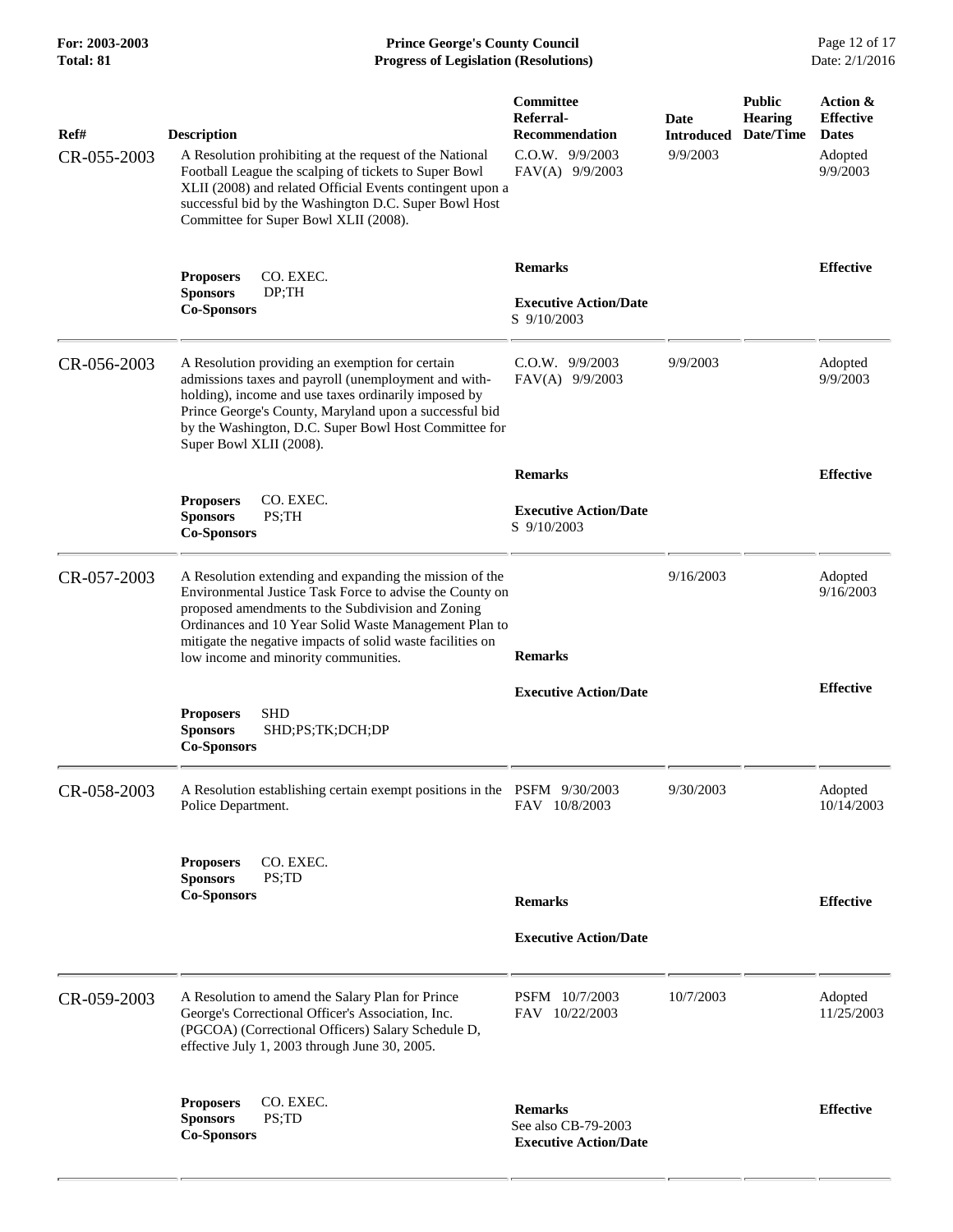**For: 2003-2003 Prince George's County Council** Page 13 of 17<br> **Prince George's County Council** Page 13 of 17<br> **Progress of Legislation (Resolutions)** Date: 2/1/2016 **Total: 81 Progress of Legislation (Resolutions)** 

| Ref#<br>CR-060-2003 | <b>Description</b><br>A Resolution to amend the Salary Plan for Prince<br>George's Correctional Officers' Association, Inc.<br>(PGCOA) (Civilian Unit), Salary Schedule Q, effective<br>July 1, 2003 through June 30, 2005.                                                 | Committee<br>Referral-<br><b>Recommendation</b><br>PSFM 10/7/2003<br>FAV 10/22/2003 | <b>Date</b><br><b>Introduced</b><br>10/7/2003 | <b>Public</b><br><b>Hearing</b><br>Date/Time | Action &<br><b>Effective</b><br><b>Dates</b><br>Adopted<br>11/25/2003 |
|---------------------|-----------------------------------------------------------------------------------------------------------------------------------------------------------------------------------------------------------------------------------------------------------------------------|-------------------------------------------------------------------------------------|-----------------------------------------------|----------------------------------------------|-----------------------------------------------------------------------|
|                     | CO. EXEC.<br><b>Proposers</b><br><b>Sponsors</b><br>PS;TD;DCH;DP<br><b>Co-Sponsors</b>                                                                                                                                                                                      | <b>Remarks</b><br>See also CB-80-2003<br><b>Executive Action/Date</b>               |                                               |                                              | <b>Effective</b>                                                      |
| CR-061-2003         | A Resolution transferring certain appropriations and<br>expenditures between two development projects in the<br>Approved Maryland-National Capital Park and Planning<br>Commission's FY 2003-2004 Capital Budget and Fiscal<br>Years 2004-2009 Capital Improvement Program. | PZED 10/7/2003<br>FAV 10/14/2003                                                    | 10/7/2003                                     | 11/4/2003<br>10:00 A.M. 11/4/2003            | Adopted                                                               |
|                     | DP<br><b>Proposers</b><br><b>Sponsors</b><br>DP;SHD;TD<br><b>Co-Sponsors</b>                                                                                                                                                                                                | <b>Remarks</b><br>See also CB-88-2003<br><b>Executive Action/Date</b>               |                                               |                                              | <b>Effective</b>                                                      |
| CR-062-2003         | A Resolution amending the Salary Plan for Corrections<br>Officials, Salary Schedule C-O, to reflect certain wage<br>and benefit modifications, effective July 1, 2003 through<br>June 30, 2005.                                                                             | PSFM 10/7/2003<br>FAV 10/22/2003                                                    | 10/7/2003                                     |                                              | Adopted<br>11/25/2003                                                 |
|                     | CO. EXEC.<br><b>Proposers</b><br><b>Sponsors</b><br>PS;DP<br><b>Co-Sponsors</b>                                                                                                                                                                                             | <b>Remarks</b><br><b>Executive Action/Date</b>                                      |                                               |                                              | <b>Effective</b>                                                      |
| CR-063-2003         | A Resolution approving the application for the financing<br>of Community Legacy Projects in Palmer Park, Maryland<br>through the Community Legacy Program of the State of<br>Maryland's Department of Housing and Community<br>Development.                                 | <b>Remarks</b>                                                                      | 10/7/2003                                     |                                              | Adopted<br>10/14/2000                                                 |
|                     | CO. EXEC.<br><b>Proposers</b><br><b>Sponsors</b><br>SHD;CE;TK;TD;DCH;DP;PS<br><b>Co-Sponsors</b>                                                                                                                                                                            | <b>Executive Action/Date</b><br>S 10/14/2003                                        |                                               |                                              | <b>Effective</b>                                                      |
| CR-064-2003         | A Resolution approving an increase in the additional<br>charge for switched local exchange access service,<br>commercial mobile radio service and other 911 accessible<br>service within the County.                                                                        | PSFM 10/7/2003<br>FAV(A) 10/22/2003                                                 | 10/7/2003                                     | 11/18/2003 Adopted                           | 10:00 A.M. 11/18/2003                                                 |
|                     | CO. EXEC.<br><b>Proposers</b><br><b>Sponsors</b><br>PS;TK<br><b>Co-Sponsors</b>                                                                                                                                                                                             | <b>Remarks</b><br><b>Retroactive Provisions</b><br><b>Executive Action/Date</b>     |                                               |                                              | <b>Effective</b><br>10/1/2003                                         |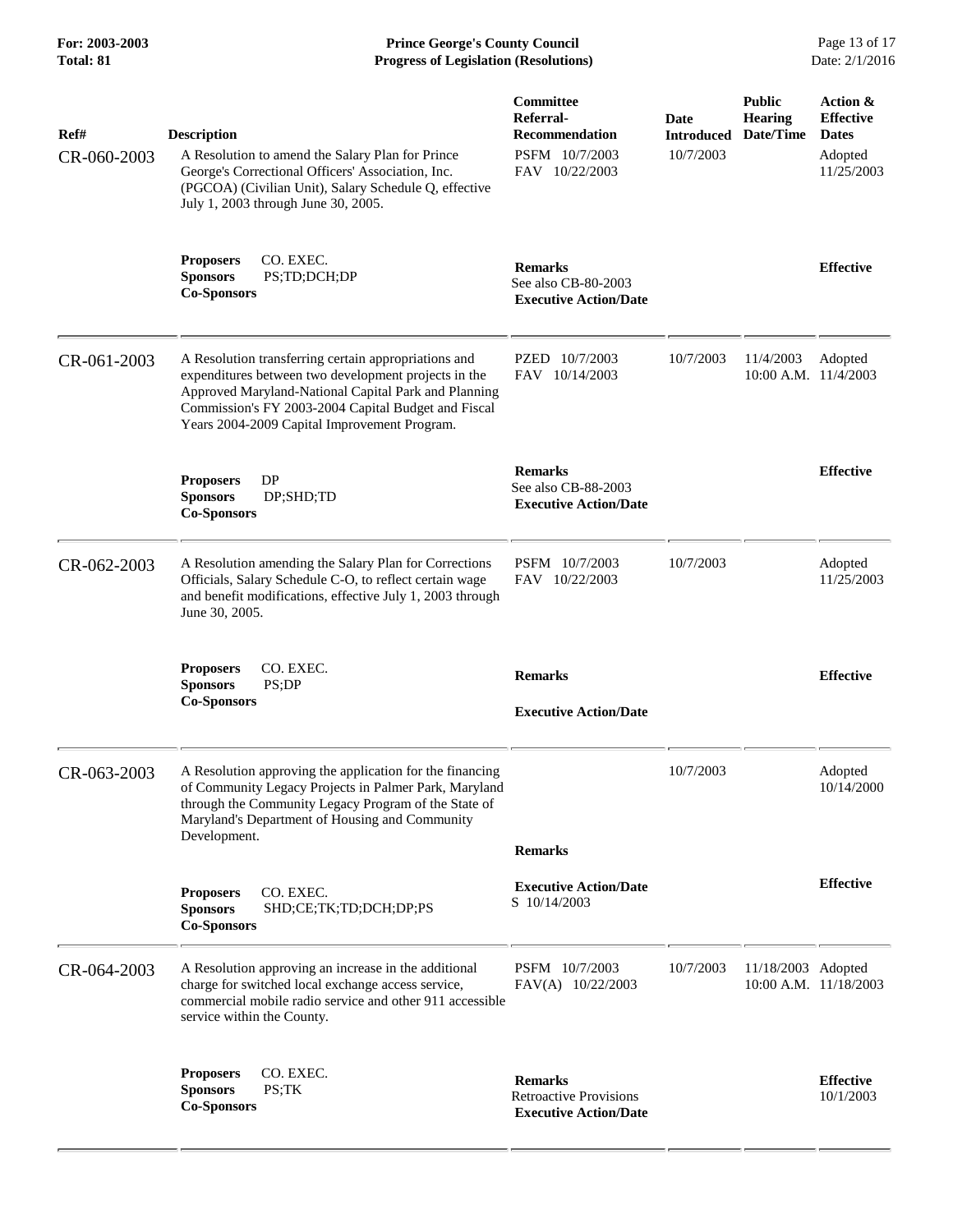| For: 2003-2003<br>Total: 81 | <b>Prince George's County Council</b><br><b>Progress of Legislation (Resolutions)</b>                                                                                                                                                                                                          |                                                                         |                                        |                                                                    | Page 14 of 17<br>Date: 2/1/2016                                           |
|-----------------------------|------------------------------------------------------------------------------------------------------------------------------------------------------------------------------------------------------------------------------------------------------------------------------------------------|-------------------------------------------------------------------------|----------------------------------------|--------------------------------------------------------------------|---------------------------------------------------------------------------|
| Ref#<br>CR-065-2003         | <b>Description</b><br>A Resolution concerning the 2001 Water and Sewer Plan<br>(August 2003 Amendment Cycle) to change the water and FAV 11/20/2003<br>sewer category designations within the 2001 Water and<br>Sewer Plan.                                                                    | <b>Committee</b><br>Referral-<br><b>Recommendation</b><br>THE 10/7/2003 | Date<br><b>Introduced</b><br>10/7/2003 | <b>Public</b><br><b>Hearing</b><br>Date/Time<br>11/18/2003 Adopted | Action &<br><b>Effective</b><br><b>Dates</b><br>$10:00$ A.M. $11/25/2003$ |
|                             | CO. EXEC.<br><b>Proposers</b><br><b>Sponsors</b><br>PS;SHD;TH;CE;DCH<br><b>Co-Sponsors</b>                                                                                                                                                                                                     | <b>Remarks</b><br><b>Executive Action/Date</b>                          |                                        |                                                                    | <b>Effective</b><br>12/15/2003                                            |
| CR-066-2003                 | A Resolution approving the financing for the acquisition,<br>demolition and reconstruction of Glenmore Apartments<br>by Glenmore Associates Limited Partnership.                                                                                                                               | THE 10/7/2003<br>FAV 10/16/2003                                         | 10/7/2003                              |                                                                    | Adopted<br>10/21/2003                                                     |
|                             | CO. EXEC.<br><b>Proposers</b><br>PS;SHD;TH;CE;DCH<br><b>Sponsors</b><br><b>Co-Sponsors</b>                                                                                                                                                                                                     | <b>Remarks</b><br><b>Executive Action/Date</b>                          |                                        |                                                                    | <b>Effective</b>                                                          |
| CR-067-2003                 | A Resolution approving the application for the financing<br>of Neighborhood Intervention Projects in Fairmont<br>Heights, Capitol Heights and Temple Hills, Maryland<br>through the Community Legacy Program of the State of<br>Maryland's Department of Housing and Community<br>Development. | <b>Remarks</b>                                                          | 10/14/2003                             |                                                                    | Adopted<br>11/14/2003                                                     |
|                             | CO. EXEC.<br><b>Proposers</b><br>PS;SHD;CE;TK;DCH;DP<br><b>Sponsors</b><br><b>Co-Sponsors</b>                                                                                                                                                                                                  | <b>Executive Action/Date</b><br>S 10/14/2003                            |                                        |                                                                    | <b>Effective</b>                                                          |
| CR-068-2003                 | A Resolution establishing the Prince George's County<br>Community Leadership Institute to provide public<br>information and community education.                                                                                                                                               |                                                                         | 10/14/2003                             |                                                                    | Adopted<br>10/14/2003                                                     |
|                             | <b>SHD</b><br><b>Proposers</b><br><b>Sponsors</b><br>SHD;PS;CE;TK;DCH;DP<br><b>Co-Sponsors</b>                                                                                                                                                                                                 | <b>Remarks</b><br><b>Executive Action/Date</b>                          |                                        |                                                                    | <b>Effective</b>                                                          |
| CR-069-2003                 | A Resolution addressing the geographic distribution and<br>balance of the membership of the Maryland-National<br>Capital Park and Planning Commission and confirming<br>Colonel John H. Squire as a member.                                                                                    |                                                                         | 10/21/2003                             |                                                                    | Adopted<br>10/21/2003                                                     |
|                             |                                                                                                                                                                                                                                                                                                | <b>Remarks</b>                                                          |                                        |                                                                    |                                                                           |
|                             | CO. EXEC.<br><b>Proposers</b><br><b>Sponsors</b><br>PS;TH;MB;DCH;DP<br><b>Co-Sponsors</b>                                                                                                                                                                                                      | <b>Executive Action/Date</b>                                            |                                        |                                                                    | <b>Effective</b>                                                          |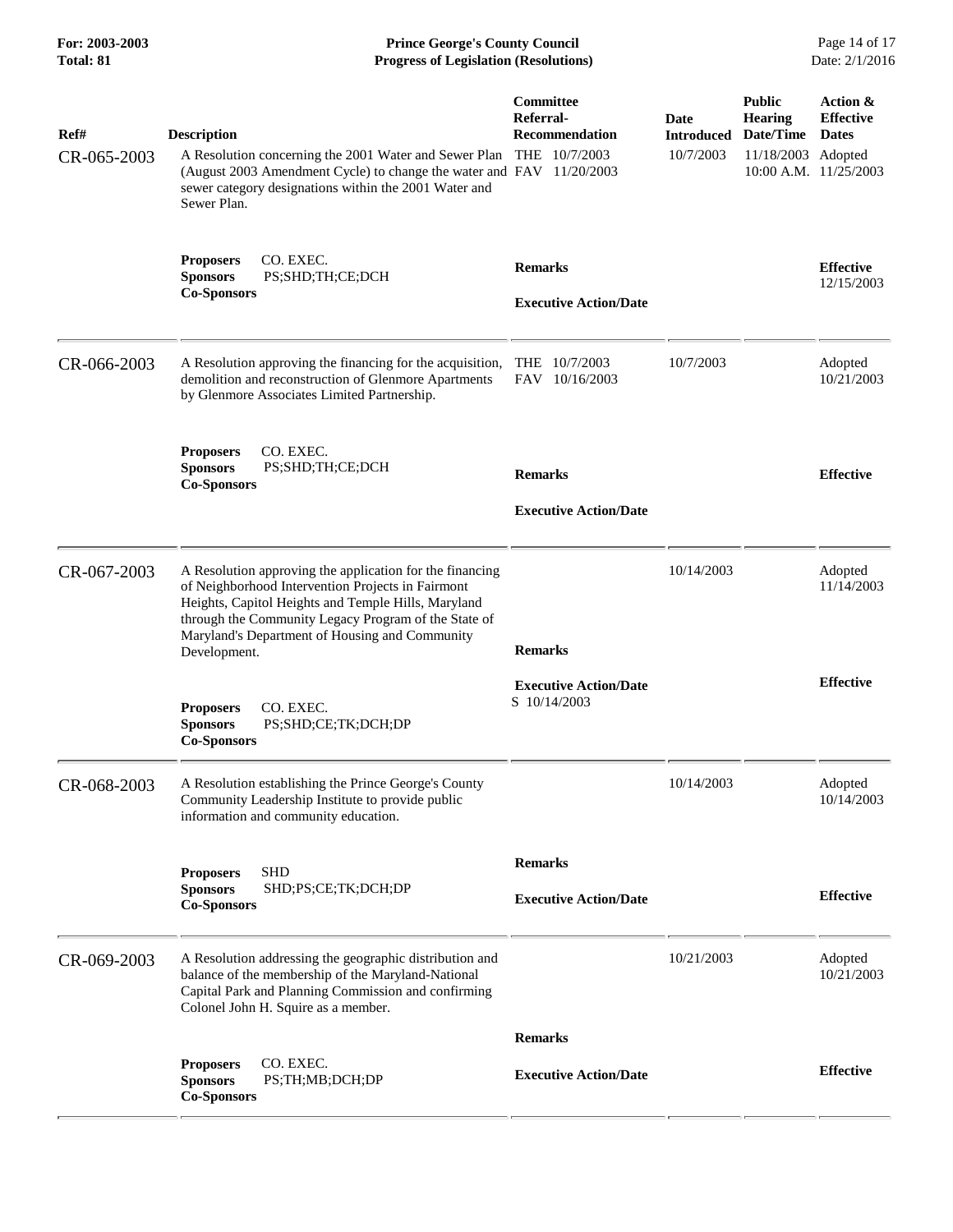**For: 2003-2003 Prince George's County Council** Page 15 of 17<br> **Prince George's County Council** Page 15 of 17<br> **Progress of Legislation (Resolutions)** Date: 2/1/2016 **Total: 81 Progress of Legislation (Resolutions)** 

| Ref#<br>CR-070-2003 | <b>Description</b><br>A Resolution reviewing the West Hyattsville Transit<br>District Overlay Zone and recommending the<br>re-establishment of the Overlay Zone.                                                                                                                                        | Committee<br>Referral-<br><b>Recommendation</b> | Date<br><b>Introduced</b><br>10/21/2003 | <b>Public</b><br><b>Hearing</b><br>Date/Time | Action &<br><b>Effective</b><br><b>Dates</b><br>Adopted<br>10/21/2003 |
|---------------------|---------------------------------------------------------------------------------------------------------------------------------------------------------------------------------------------------------------------------------------------------------------------------------------------------------|-------------------------------------------------|-----------------------------------------|----------------------------------------------|-----------------------------------------------------------------------|
|                     | <b>M-NCPPC</b><br><b>Proposers</b><br>PS;SHD;DCH;DP<br><b>Sponsors</b><br><b>Co-Sponsors</b>                                                                                                                                                                                                            | <b>Remarks</b><br><b>Executive Action/Date</b>  |                                         |                                              | <b>Effective</b>                                                      |
| CR-071-2003         | A Resolution declaring the intent of the County Council<br>to approve the transfer of the title and control of property<br>known as the Glenn Dale Hospital property from the<br>Maryland-National Capital Park and Planning<br>Commission to the Revenue Authority of Prince George's<br>County.       | <b>Remarks</b>                                  | 10/21/2003                              |                                              | Adopted<br>10/21/2003                                                 |
|                     | TH;DP<br><b>Proposers</b><br>TH;DP<br><b>Sponsors</b><br><b>Co-Sponsors</b>                                                                                                                                                                                                                             | <b>Executive Action/Date</b>                    |                                         |                                              | <b>Effective</b>                                                      |
| CR-072-2003         | A Resolution declaring certain parcels of County Owned<br>Real Property as surplus, and approving the County<br>Executive's plan for disposal of such parcels.                                                                                                                                          | PSFM 10/28/2003<br>FAV 11/12/2003               | 10/28/2003                              | 11/25/2003 Adopted                           | 10:00 A.M. 11/25/2003                                                 |
|                     | CO. EXEC.<br><b>Proposers</b><br><b>Sponsors</b><br>PS;TD<br><b>Co-Sponsors</b>                                                                                                                                                                                                                         | <b>Remarks</b><br><b>Executive Action/Date</b>  |                                         |                                              | <b>Effective</b>                                                      |
| CR-073-2003         | A Resolution regarding Supplementary Appropriation of<br>Federal, State and other funds in the amount of<br>\$1,795,392 to the Health Dept., Fire Dept., State's<br>Attorney, Dept. of Social Services, Circuit Court, Sheriff<br>Dept., Dept. of Housing and Community Development<br>and Police Dept. | PSFM 10/28/2003<br>FAV 11/12/2003               | 10/28/2003                              |                                              | Adopted<br>11/25/2003                                                 |
|                     |                                                                                                                                                                                                                                                                                                         | <b>Remarks</b>                                  |                                         |                                              | <b>Effective</b>                                                      |
|                     | CO. EXEC.<br><b>Proposers</b><br><b>PS</b><br><b>Sponsors</b><br><b>Co-Sponsors</b>                                                                                                                                                                                                                     | <b>Executive Action/Date</b>                    |                                         |                                              |                                                                       |
| CR-074-2003         | A Resolution approving the project submitted by the<br>Neighborhood Design Center (NDC) to the State of<br>Maryland Department of Housing and Community<br>Development for participation in the Neighborhood<br>Partnership Program.                                                                    | THE 10/28/2003<br>FAV 11/20/2003                | 10/28/2003                              |                                              | Adopted<br>11/25/2003                                                 |
|                     | CO. EXEC.<br><b>Proposers</b>                                                                                                                                                                                                                                                                           | <b>Remarks</b>                                  |                                         |                                              | <b>Effective</b>                                                      |
|                     | <b>PS</b><br><b>Sponsors</b><br><b>Co-Sponsors</b>                                                                                                                                                                                                                                                      | <b>Executive Action/Date</b>                    |                                         |                                              |                                                                       |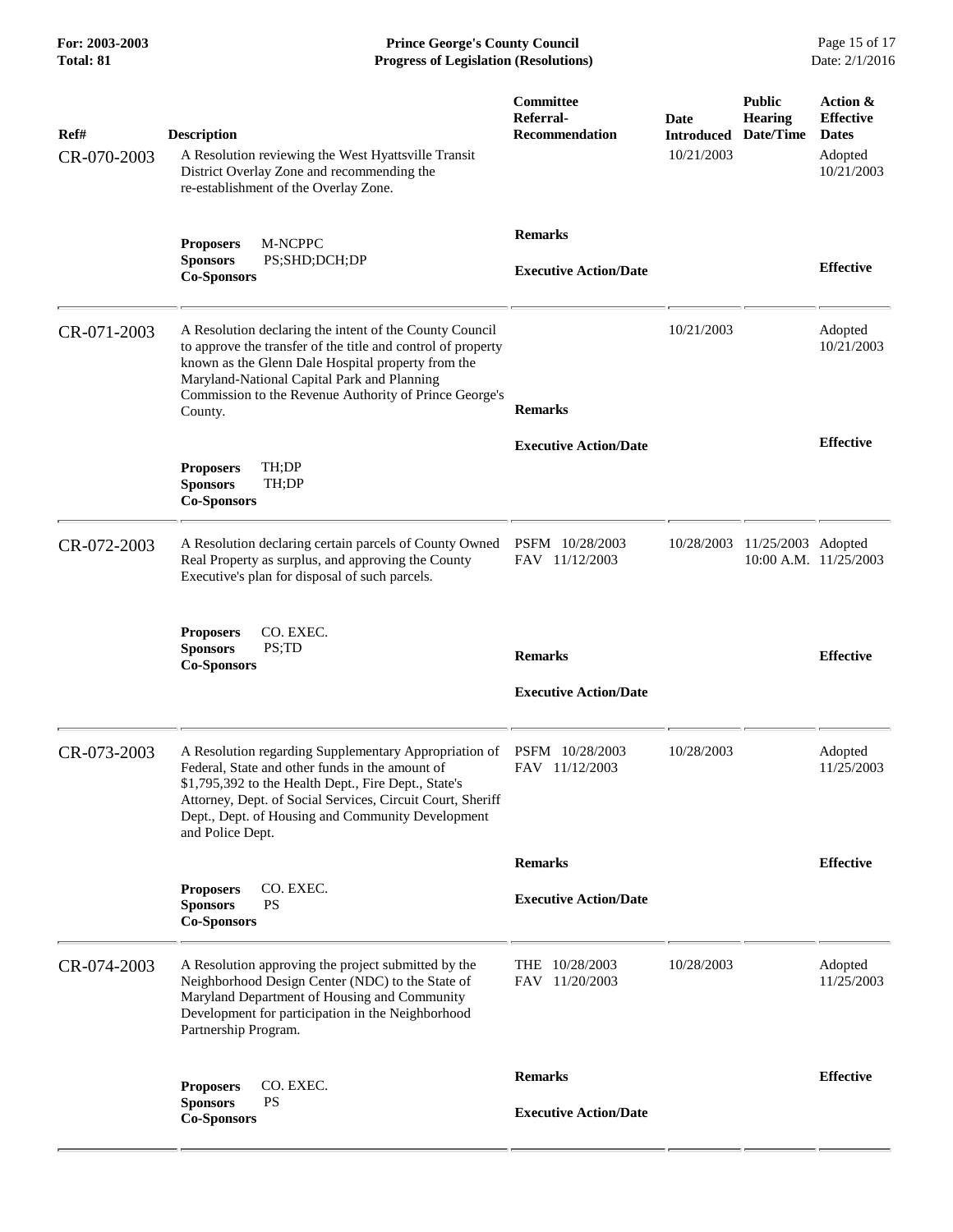| For: 2003-2003<br><b>Total: 81</b> | <b>Prince George's County Council</b><br><b>Progress of Legislation (Resolutions)</b>                                                                                                                                                                                       |                                                                   |                                                   |                                 | Page 16 of 17<br>Date: 2/1/2016                                       |  |
|------------------------------------|-----------------------------------------------------------------------------------------------------------------------------------------------------------------------------------------------------------------------------------------------------------------------------|-------------------------------------------------------------------|---------------------------------------------------|---------------------------------|-----------------------------------------------------------------------|--|
| Ref#<br>CR-075-2003                | <b>Description</b><br>A Resolution concerning Emergency Appropriation for<br>the purpose of appropriating to the General Fund revenue<br>in excess of budget estimates, to provide for costs that<br>were not anticipated in the approved Fiscal Year 2003-<br>2004 Budget. | Committee<br>Referral-<br><b>Recommendation</b><br><b>Remarks</b> | Date<br><b>Introduced Date/Time</b><br>10/28/2003 | <b>Public</b><br><b>Hearing</b> | Action &<br><b>Effective</b><br><b>Dates</b><br>Adopted<br>10/28/2003 |  |
|                                    | <b>Proposers</b><br>CO. EXEC.<br><b>Sponsors</b><br>PS;MB;SHD;CE;DCH;DP;TK<br><b>Co-Sponsors</b>                                                                                                                                                                            | <b>Executive Action/Date</b>                                      |                                                   |                                 | <b>Effective</b><br>10/28/2003                                        |  |
| CR-076-2003                        | A Resolution amending the Salary Plan for Sheriff<br>Officials, Salary Schedule S-O, to reflect wage and benefit FAV 11/20/2003<br>modifications effective July 1, 2003 through June 30,<br>2005.                                                                           | PSFM 11/18/2003                                                   | 11/18/2003                                        |                                 | Approved<br>11/25/2003                                                |  |
|                                    | CO. EXEC.<br><b>Proposers</b><br><b>Sponsors</b><br>PS;SHD;CE;TK;TD;DCH;DP<br><b>Co-Sponsors</b>                                                                                                                                                                            | <b>Remarks</b><br><b>Executive Action/Date</b>                    |                                                   |                                 | <b>Effective</b>                                                      |  |
| CR-077-2003                        | A Resolution establishing spending control limits on the<br>Fiscal Year 2005 Water and Sewer Operating and Capital NR 11/4/2003<br>Budgets of the Washington Suburban Sanitary<br>Commission (WSSC).                                                                        | THE 11/4/2003                                                     | 11/18/2003                                        |                                 | Tabled<br>11/18/2003<br>Adopted<br>11/25/2003                         |  |
|                                    | PS<br><b>Proposers</b><br><b>PS</b><br><b>Sponsors</b><br><b>Co-Sponsors</b>                                                                                                                                                                                                | <b>Remarks</b><br><b>Executive Action/Date</b>                    |                                                   |                                 | <b>Effective</b>                                                      |  |
| CR-078-2003                        | A Resolution expressing the policy of the County to<br>preserve the Constitutional rights of residents and<br>employees of the County whenever those rights may be in<br>conflict with the USA PATRIOT Act.                                                                 | PSFM 11/18/2003<br>FAV 11/20/2003                                 | 11/18/2003                                        |                                 | Adopted<br>11/25/2003                                                 |  |
|                                    | TH<br><b>Proposers</b><br>TH;PS;CE;SHD<br><b>Sponsors</b><br><b>Co-Sponsors</b>                                                                                                                                                                                             | <b>Remarks</b><br><b>Executive Action/Date</b>                    |                                                   |                                 | <b>Effective</b>                                                      |  |
| CR-079-2003                        | A Resolution approving the enactment of Ordinance<br>2003-07 amending Chapter 68 of the Hyattsville Code<br>concerning fences.                                                                                                                                              | PZED 11/18/2003<br>FAV(A) 11/19/2003                              | 11/18/2003                                        |                                 | Adopted<br>11/25/2003                                                 |  |
|                                    | PS<br><b>Proposers</b><br><b>Sponsors</b><br><b>PS</b><br><b>Co-Sponsors</b>                                                                                                                                                                                                | <b>Remarks</b>                                                    |                                                   |                                 | <b>Effective</b>                                                      |  |
|                                    |                                                                                                                                                                                                                                                                             | <b>Executive Action/Date</b>                                      |                                                   |                                 |                                                                       |  |